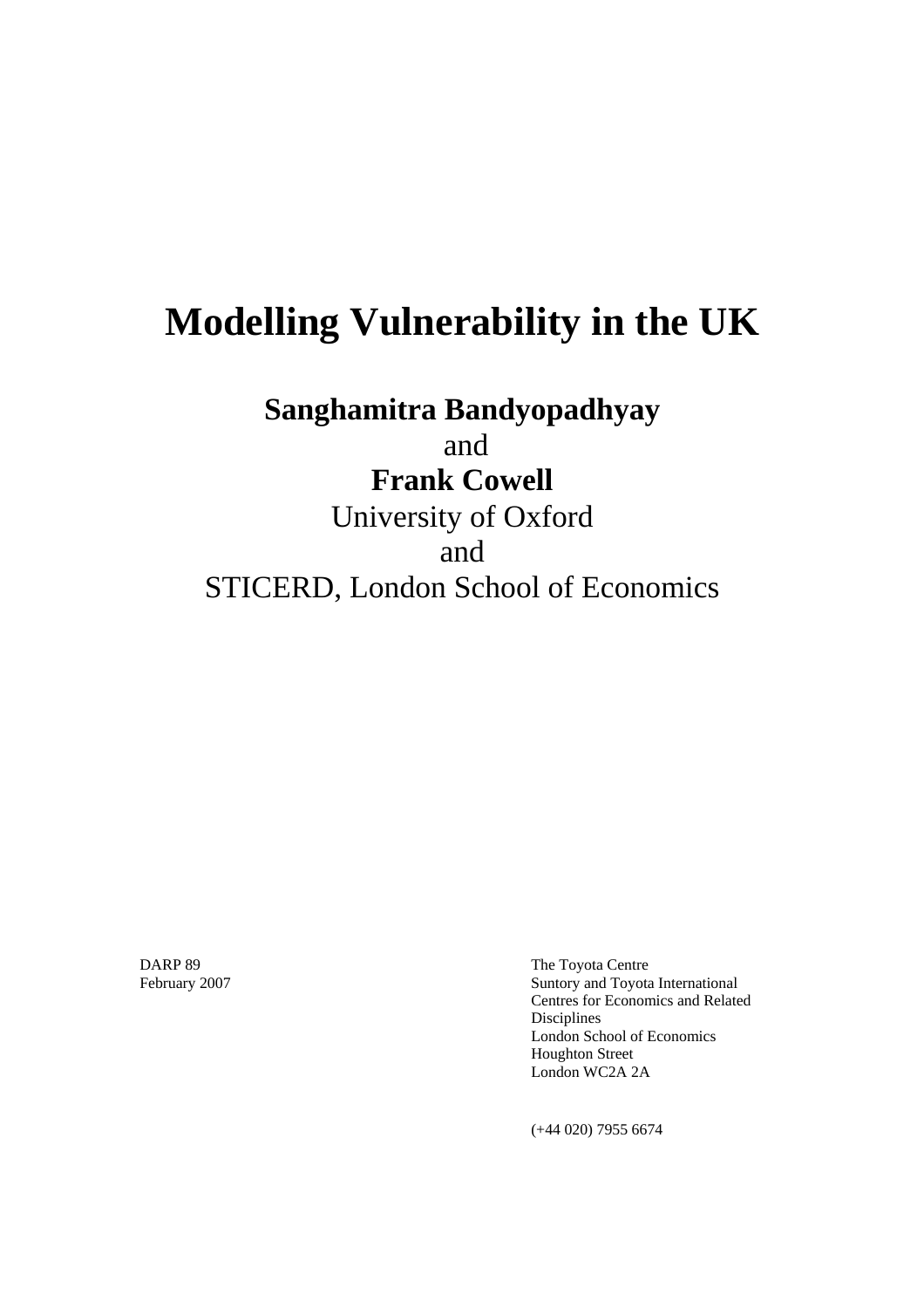#### **Abstract**

In this paper we examine the concept of "vulnerability" (Townsend 1994) within the context of income mobility of the poor. We test for the dynamics of vulnerable households in the UK using Waves 1 - 12 of the British Household Panel Survey and find that, of three different types of risks that we test for, household-specific shocks and economy-wide aggregate shocks have the greatest impact on consumption, in comparison to shocks to the income stream. Quantile-specific estimates reveal specific quantiles, particularly those around the poverty line which are most susceptible to be vulnerable to shocks to the income stream. The estimates are found to be robust to household composition and year-specific shocks.

- JEL classification D1, D31, I32
- Keywords : income variability, vulnerability, income dynamics, BHPS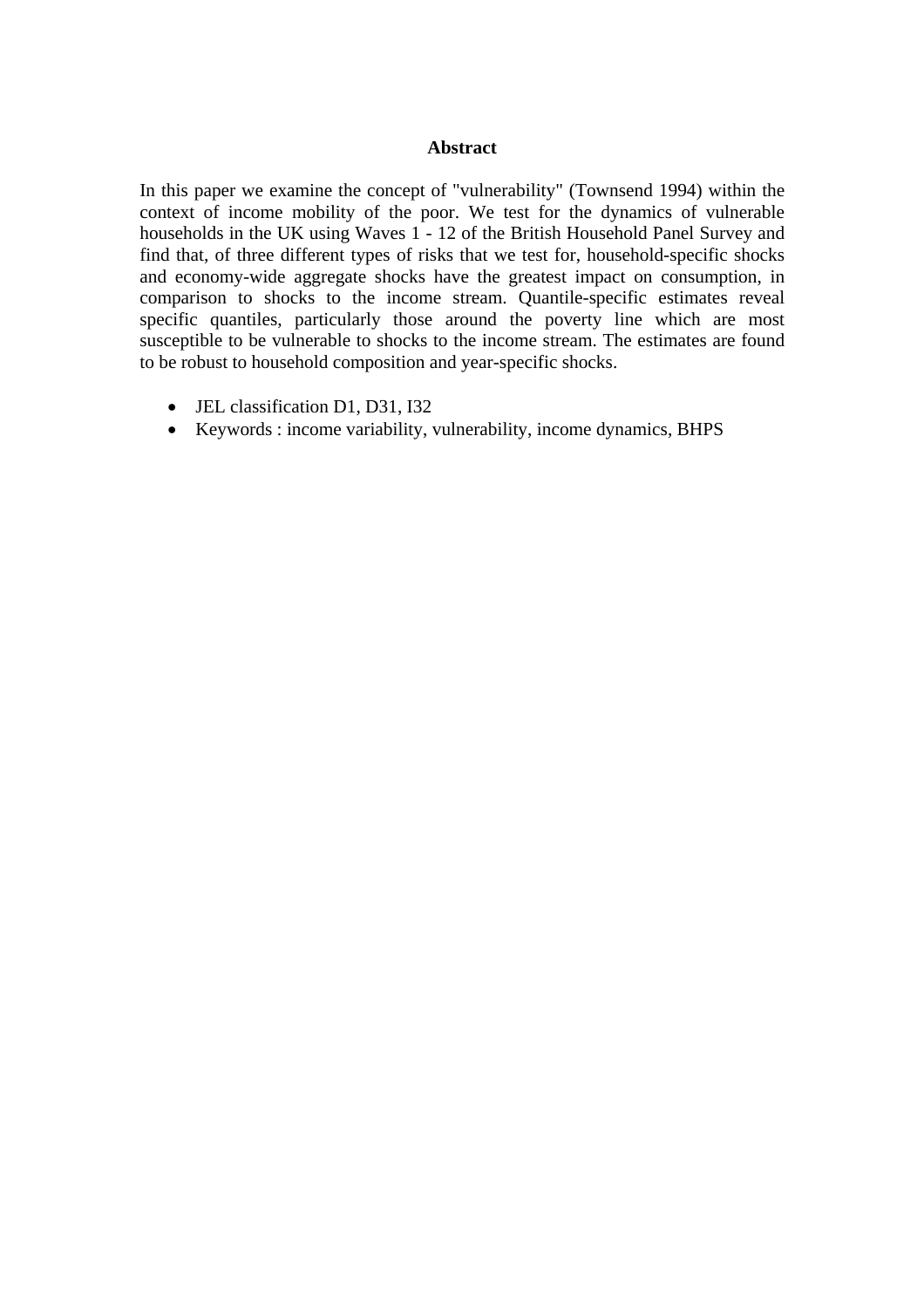#### **Distributional Analysis Research Programme**

The Distributional Analysis Research Programme was established in 1993 with funding from the Economic and Social Research Council. It is located within the Suntory and Toyota International Centres for Economics and Related Disciplines (STICERD) at the London School of Economics and Political Science. The programme is directed by Frank Cowell. The Discussion Paper series is available free of charge. To subscribe to the DARP paper series, or for further information on the work of the Programme, please contact our Research Secretary, Leila Alberici on:

|           | Telephone: UK+20 7955 6674    |
|-----------|-------------------------------|
| Fax:      | UK+20 7955 6951               |
| Email:    | $l.$ alberici@lse.ac.uk       |
| Web site: | http://sticerd.lse.ac.uk/DARP |

© Authors: Frank Cowell and Sanghamitra Bandyopadhyay. All rights reserved. Short sections of text, not to exceed two paragraphs, may be quoted without explicit permission provided that full credit, including © notice, is given to the source.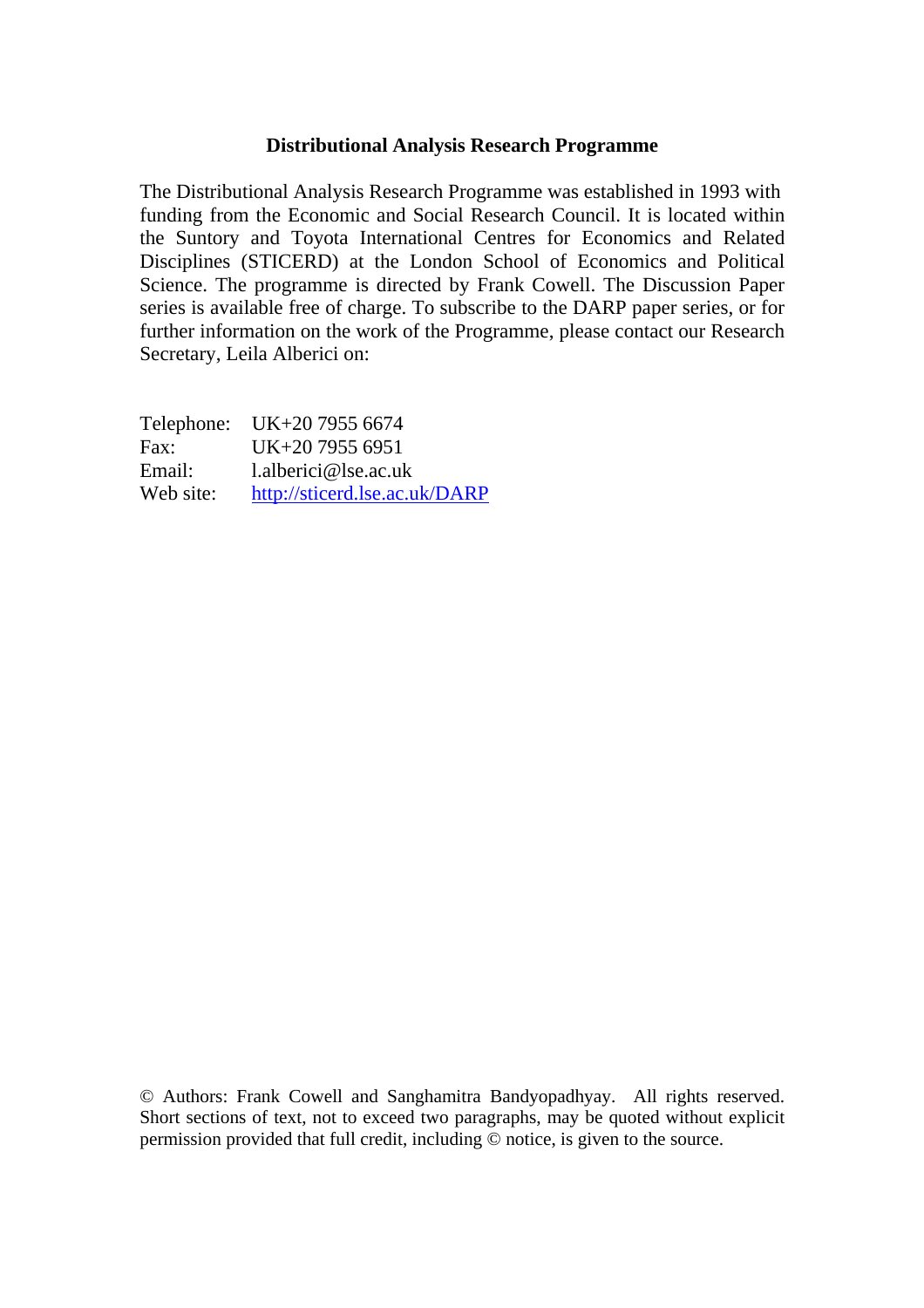### 1 Introduction

Households with volatile incomes are commonly encountered in developing and developed countries alike. This volatility is attributable to both idiosyncratic and aggregate risks and the potential economic disadvantage that it implies cannot be adequately captured by poverty measures or other static assessment criteria. It has also led to an interest in identifying households or individuals who are prone to being affected by such risks and who may, as a result, become poor: these are the vulnerable. The vulnerable are those who are unable to smooth their consumption in the light of idiosyncratic fluctuations to the income stream. In this paper we use a panel regression approach to identify the vulnerable in light of the different risks  $-$  both idiosyncratic and aggregate risks  $\overline{\phantom{a}}$  faced by UK households using the British Household Panel Survey (BHPS). We also focus on specific subsets of the income distribution that may be particularly prone to these shocks, by estimating the dynamics for individual quantile groups within the income distribution.

The concept of economic vulnerability is not new, although the systematic treatment of measurement issues is fairly rent. Typically, the literature focuses on a quantile group of households in a given neighbourhood of the poverty line that are likely to experience volatile changes in their consumption levels in the event of a shock to their incomes. The theoretical framework and the empirical investigations take account of the economic risks and shocks that are likely to make households poor. The focus is different from that of studies measuring the extent of poverty and is closer to the mobility literature. The measurement of the vulnerability departs from the standard approach to mobility in two important respects: first, it focuses on the mobility of the particular households in the vicinity of the poverty line under the influence of economic risks and shocks; second it draws upon theories of risk in determining the nature of the shocks that make households vulnerable.

The recent literature on vulnerability uses recently available householdlevel datasets in Asia and Africa to identify what kind of shocks significantly affect households' consumption streams and welfare. The shocks are of three types. Idiosyncratic shocks are those that impinge directly upon the income stream; aggregate shocks are economy-wide and purely economic in nature (for example inflation); *household-specific* shocks are those involving significant changes in the household (such as the loss of an earning member of the family). It has become commonplace to think of these in terms of natural calamities within developing countries, but it is clear that all three types of shocks can affect the poor and the near-poor in developed countries as well.

A substantial econometric literature has addressed the effect of income shocks on the consumption stream, usually based on intertemporal choice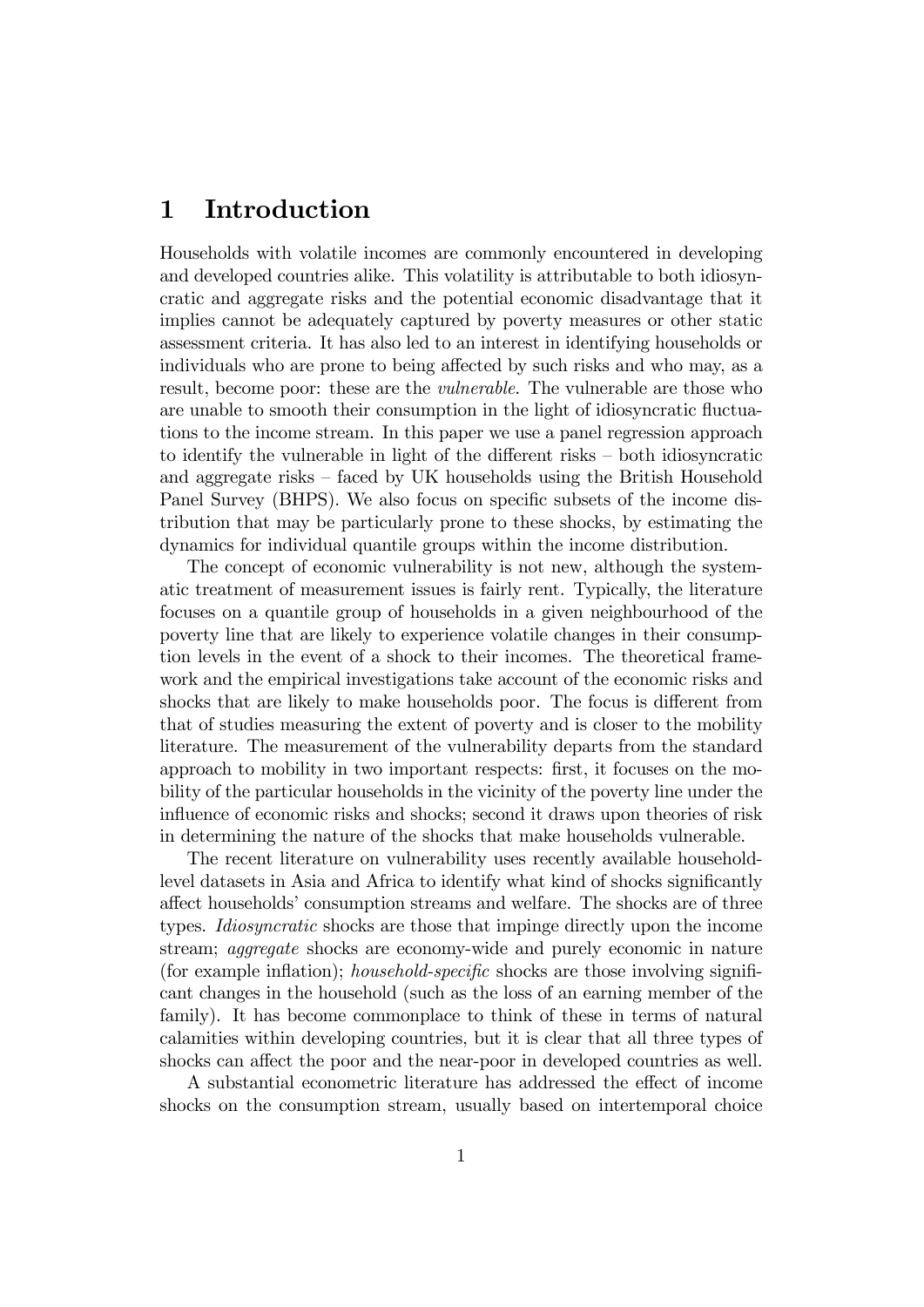models. There is a wide variety of models  $-$  usually based on some variant of the permanent income hypothesis  $-$  that seek to investigate the issue of consumption smoothing; most are. These include studies which measure the extent of consumption inequality (Blundell and Preston 1998, Deaton and Paxson 1994) and more direct tests of the presence of consumption smoothing in the face of income shocks (Japelli and Pistaferri 2006, Meghir and Pistaferri 2004). Further identification of the nature and the path of the shock itself has been addressed by a different literature (see Ramos and Schluter 2006) and is beyond the remit of this paper. The methods that we will employ are fashioned particularly to identify shocks that impinge upon households<sup>'</sup> welfare; the intent is to identify those who are prone to significant risks, irrespective of the nature of the shocks.

The empirical investigation in this paper uses the British Household Panel Survey (BHPS) to test for the existence of prominent risks affecting household consumption at a number of quantiles across the income distribution. We use a panel regression approach similar to that used in Amin et al. (2003) and Dercon and Krishnan  $(2002)$  – the focus of the paper is not to propose new empirical approaches but to identify location-specific dynamics of vulnerability. Different concepts of income exhibit different dynamics, particularly in the vicinity of the poverty line. The paper is set out as follows. Section 2 sets up the welfare framework from which we derive the empirical methodology for the identification of the vulnerable. Section 3 describes the data and the variables used for the analysis. Sections 4-6 present the results and Section 7 concludes.

### 2 Background: Who are the vulnerable?

The basic idea of vulnerability is related to a concept used extensively in the French-language social and economics literature  $-$  précarité (literally "precariousnessî) and sometimes translated as insecurity. To embody the concept of economic insecurity – vulnerability – within an appropriate analytical framework clearly requires the introduction of uncertainty, its effect on persons and households and their reactions to it. Such a modelling approach can be used to found the definition of vulnerability and the vulnerable on specific aspects of economic behaviour.

#### 2.1 An economic approach

What aspects of economic behaviour? Take a simple, perhaps even naive, approach to the modelling of the economic welfare of individuals. The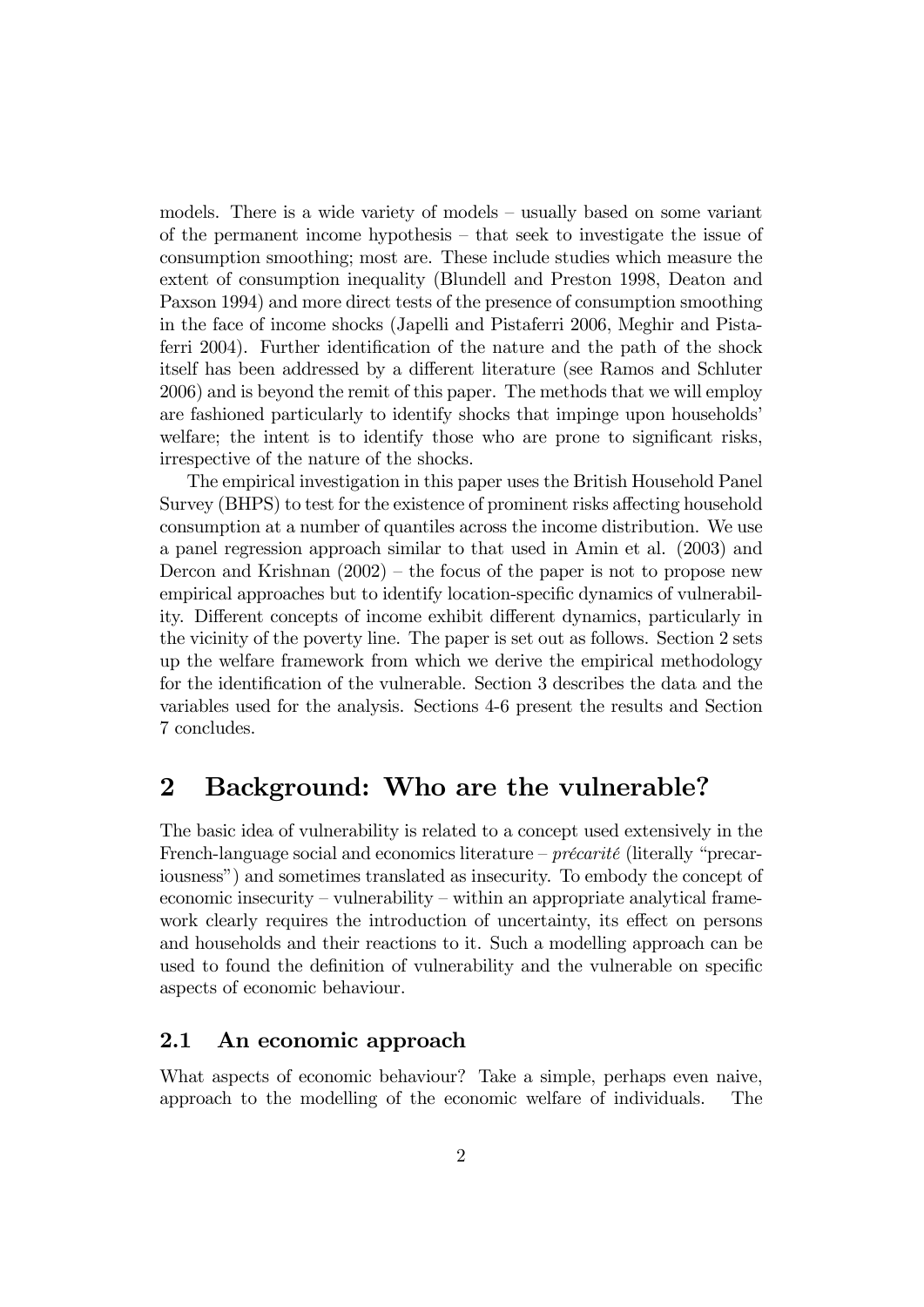essential detail of this is set out in section 2.2 below but the main focus is as follows. An individual's well-being over time is determined by the flow of consumption enjoyed in each period. If we represent this using a conventional utility function (increasing in consumption of each period, quasiconcave) then it is immediate that  $(a)$  the person would prefer to avoid "extreme"  $\alpha$  consumption programmes – very high consumption in one period very low in another  $-\text{ and }$  (b) the person is risk averse. Both conclusions follow from the conventional quasiconcavity assumption. But of course an individualís resources and needs are subject to fluctuation through time; furthermore they are subject to *unforeseen* fluctuation through time. So in this conventional model, faced with risks economic agents try to smooth consumption in order to maximise their economic welfare. If all the uncertainty about needs and resources could be represented in terms of a conventional risk model and there were efficient markets for risk, then a rational economic agent would purchase insurances so as to achieve the desired consumption smoothing over time and in each possible state of the world. Of course this level of abstraction is not entirely appropriate for modelling the circumstances faced by many people with low incomes and so it might asked whether this basic story still has something to offer.

Clearly for many types of uncertainty in life formal insurance contracts are not available; clearly too some individuals  $-$  typically those who are disadvantaged in some way  $-$  cannot or do not purchase insurance contracts, for a variety of reasons. Nevertheless, even in these circumstances, people arrange their affairs so as to cushion the economic effects of uncertainty in ways that mimic formal insurance and so achieve consumption smoothing, at least to some degree. This may be achieved by simply putting things by for a "rainy day" or by cooperation within the household or the community (Deaton 1997, Townsend 1994). Of course some people do not manage to do this cushioning effectively; as a consequence income shocks induce consumption shocks; consumption shocks in turn induce shocks to economic welfare; and, for these people, similar shocks to economic welfare arise from unforeseen changes in needs. Such shocks may lower the economic status of those who are already poor and may push others  $-\theta$  those apparently not  $poor$  – down below the poverty line. It is these households who are of special concern to policy-makers concerned with "vulnerability."

Vulnerability interpreted in this way is the focus of the empirical investigation in this paper. The objectives are (1) to identify those who are unsuccessful at smoothing out consumption (and hence welfare) (2) to capture the economic and personal factors that predispose certain households and individuals to be vulnerable.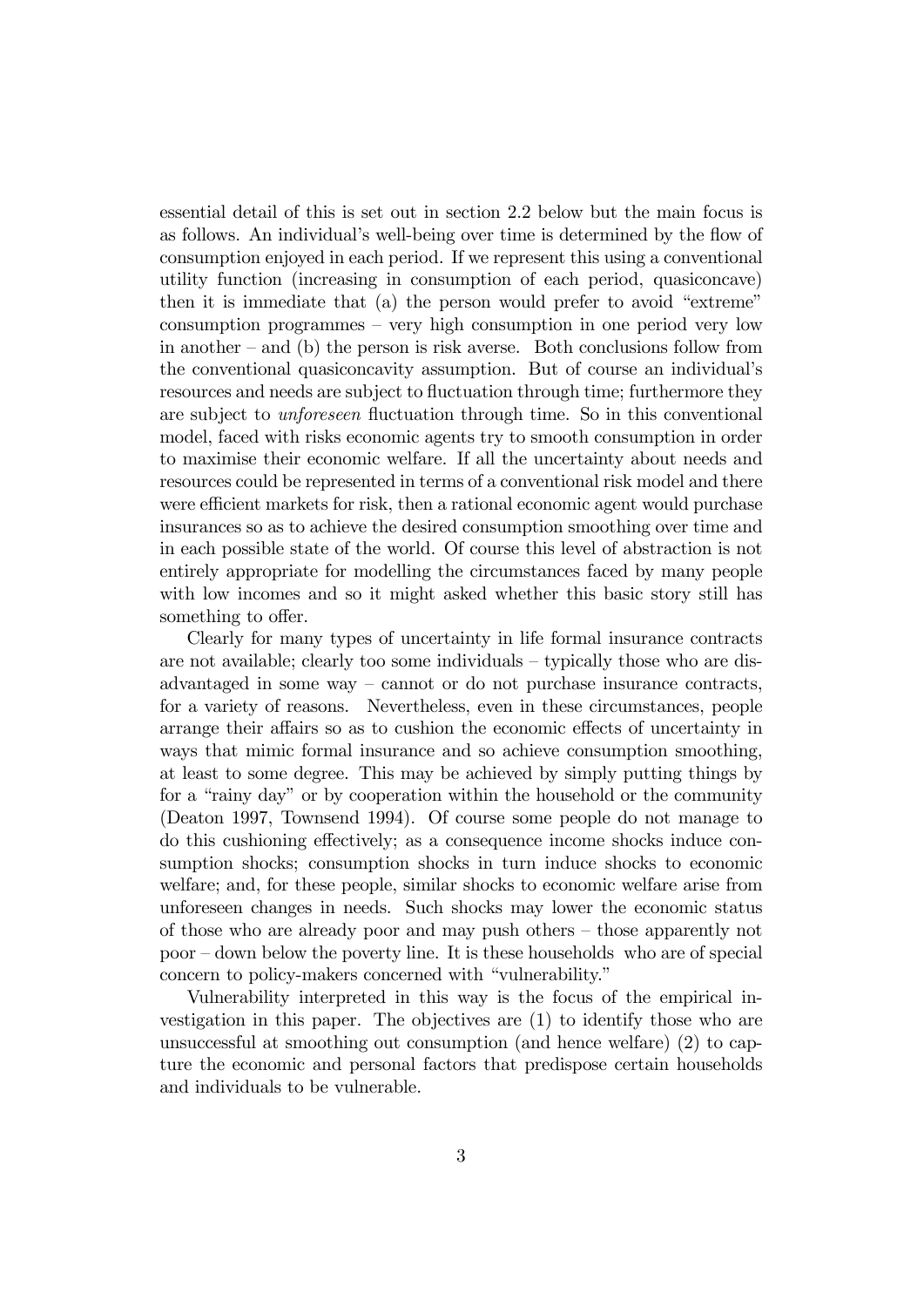#### 2.2 The underlying model

Each person has a multiperiod utility function:

$$
\sum_{t=0}^{T} \delta^t u\left(c_t\right) \tag{1}
$$

where  $c_t$  is consumption in period  $t$ ,  $\delta$  is a constant discount factor and  $u$  is the instantaneous utility function that captures the substitutability of consumption between periods and also the individual's attitude to risk. As far as risk preferences are concerned we focus on the standard constant relative risk aversion (CRRA) case

$$
u\left(c_{t}\right) = \frac{1}{1 - \rho} c_{t}^{1 - \rho} \tag{2}
$$

where  $\rho$  is the index of absolute risk aversion and of relative risk aversion.

If there were an efficient capital market and an efficient insurance market then the precise time path of incomes  $(y_0, y_1, y_2, ...)$  would not be relevant to the economic agent, but only the present value of incomes A. Maximising (1) subject to

$$
\sum_{t=0}^{T} p_t c_t \le A,\tag{3}
$$

where  $p_t$  the price of consumption at time  $t$ , implies the following condition

$$
\frac{u'(c_{t+1})}{u'(c_t)} = \frac{p_{t+1}}{\delta p_t} \tag{4}
$$

where  $u'$  denotes the first derivative of u. Given the CRRA assumption  $(2)$ condition (4) yields

$$
\left[\frac{c_{t+1}}{c_t}\right]^{-\rho} = \frac{p_{t+1}}{\delta p_t} \tag{5}
$$

or equivalently

$$
\Delta \log \left( c_t \right) = -\frac{\kappa_t}{\rho}.\tag{6}
$$

Equation (6) forms the basis of the empirical strategy adopted in this paper.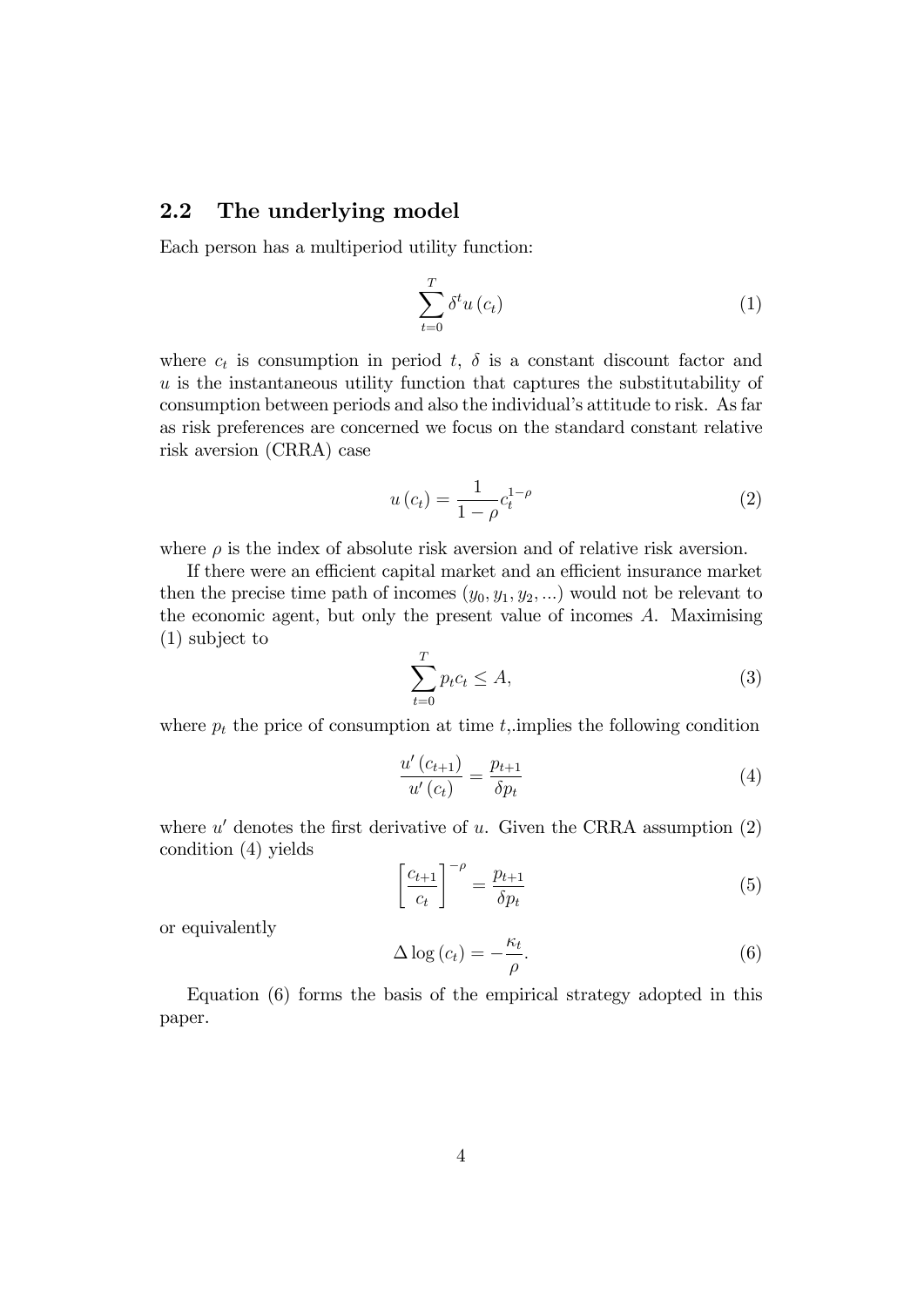### 2.3 The empirical strategy for measuring vulnerability.

The idea of vulnerability can be captured in an empirical translation of the model in 2.2. If there were no unforeseen income shocks then, given households' preferences represented by  $(2)$ , efficient risk sharing by individuals in each household would imply exactly the relationship (6). But if there were unforeseen income shocks  $y_t$  the appropriate modification of 6 would be

$$
\Delta \log \left( c_t \right) = \nu \Delta \log y_t - \frac{\kappa_t}{\rho}.\tag{7}
$$

where the parameter  $\nu$  captures the vulnerability of the economic agent to income shocks following the approach of Townsend  $(1994)^{1}$ . Household i is considered to be vulnerable if the coefficient associated with  $\Delta y_{it}$  is significant.<sup>2</sup>

Efficient risk sharing implies that household consumption tracks only aggregate consumption, but not income. One can test for full risk sharing and no risk sharing the hypotheses  $\nu = 1$  and  $\nu = 0$  respectively.<sup>3</sup> The empirical approach in this paper is to use a panel regression based on (7) in order to identify the impact of risks and therefore identify the vulnerable. First, we intend to identify the shocks themselves which characterise income risks.

<sup>&</sup>lt;sup>1</sup>The approach used here is in the spirit of macro models that incorporate the impact of risks on consumption (Meghir and Pistaferri 2004, Japelli and Pistaferri 2006, Blundell and Preston 1998). The Townsend (1994) approach led to several developing-country studies where the risks which mattered the most tend to be idiosyncratic in nature alongside the economy-wide shocks, such as inflation. (Amin et al. 2003, Dercon and Krishnan 2002). Some of these studies have explicitly focused on the size of the effects of an income shock on the expected welfare of the household (Chaudhuri et al. 2002, Ligon and Schechter 2003). Our model is distinct from poverty-dynamics models that focus primarily on the mobility of the poor in terms of entry and exit rates, and on the identification of factors that trigger such transitions (Bane and Ellwood 1986, Jenkins 2000).

<sup>&</sup>lt;sup>2</sup>In Amin et al. (2003) and Dercon and Krishnan (2002) the value of  $\nu$  considered is typically between 0 and 1 for consumption smoothing not having taken place.

<sup>&</sup>lt;sup>3</sup>Studies such as Amin et al. (2003) have a different interpretation of the  $\nu$  coefficient. While the Townsend model only tests for  $\nu$  taking values 1 or 0, Amin et al. (2003) and Dercon and Krishnan (2002) are more empirically geared to test for the impact of idiosyncratic and economic shocks on the consumption stream. Thus while from the Townsend point of view the interpretation of positive values of the  $\nu$  coefficient is indicative of risk-sharing, from the Amin et al. (2003), or Dercon and Krishnan (2002) standpoint, one can assign the significance of the  $\nu$  coefficient (positive in sign) as indicative of changes in consumption responding to income shocks i.e. an idiosyncratic risk. Their empirical formulation typically regresses changes in consumption on changes in incomes with time dummies accounting for the presence of economic or other kinds of shocks which perturb the natural relationship between changes in consumption and income.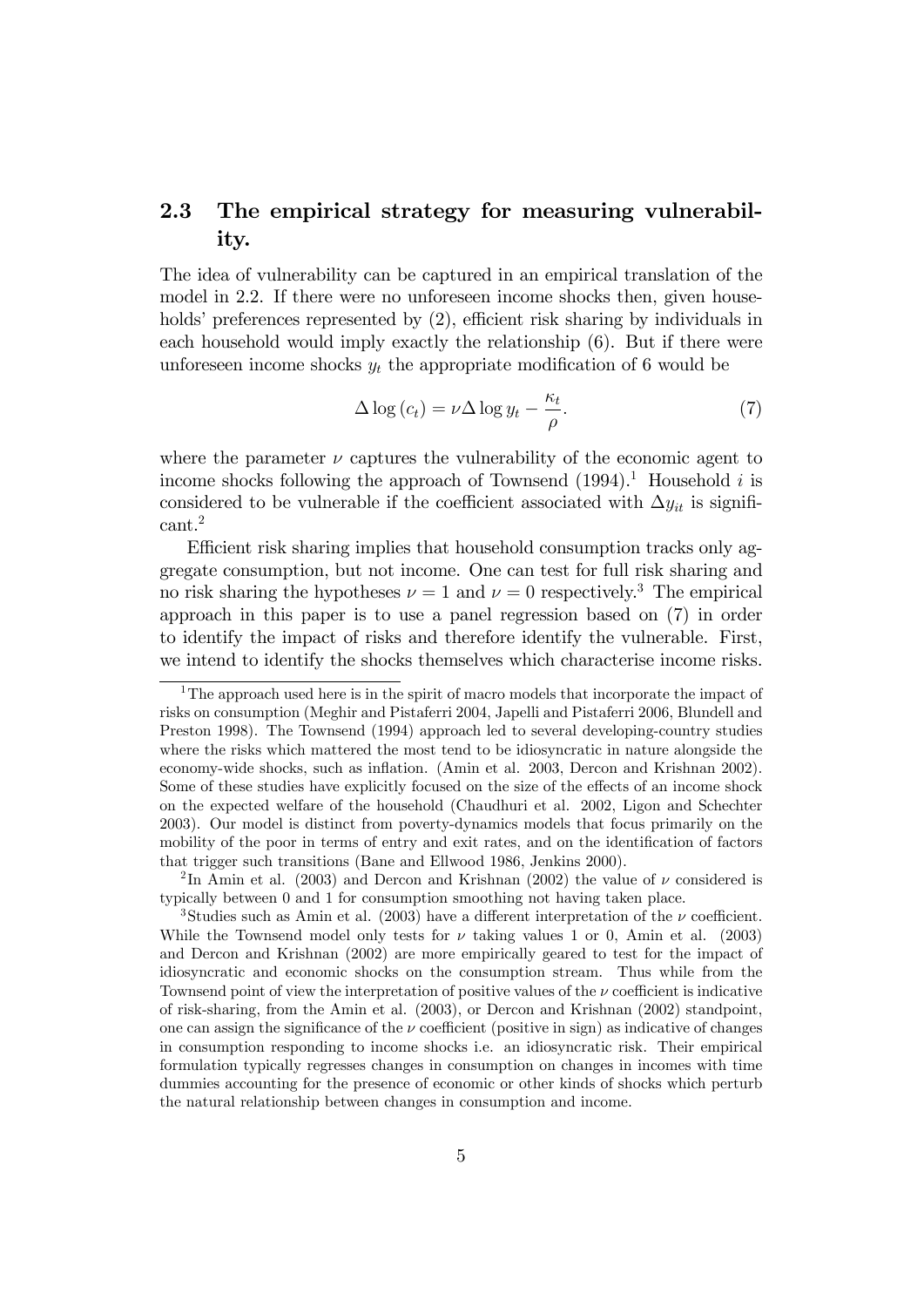This will be captured by using the household characteristics as regressors as well as dummies for the waves of the panel. We also wish to identify  $location-specific dynamics of the vulnerable in the income distribution – this$ is not revealed in a cross-section regression towards the mean. The standard regression approach reveals what is happening to households at the expected or average income. However, it is also important to observe what happens at particular quantiles in the distribution and thereby identifying where households are likely to be especially vulnerable than others. In particular, we will be interested in observing what happens to the households near the poverty line. The estimation strategy thus differ from the usual panel based studies undertaken with developing country data, but the parallels are obvious.

### 3 The British Household Panel Survey

The BHPS extends for 14 waves and follows the same representative sample of individuals over a period of 14 years from 1991 to 2004. Each annual interview round is called a wave: in our study we use 12 waves of data, and each wave is principally household-based, interviewing every adult member of sampled households. Each wave consists of over 5,500 households and over 10,000 individuals drawn from 250 areas of Great Britain. The samples of 1,500 households in each of Scotland and Wales were added to the main sample in 1999, and in 2001 a sample of 2,000 households was added in Northern Ireland.

Our principal variables of interest are those of consumption, income, and household characteristics. The following variables are used for the empirical study.

The following variables have been used for the analysis:

- Expenditure on food, per week per household.
- Household income, per household
- Number of children in household.
- Household size (i.e. number of individuals present in the household).
- Number of household members of employable age.

The data used for the estimation spreads over a span of 12 waves, of which 11 waves are available with the required data. Data on expenditure is however not available for Wave 7, so has been deleted from the analysis. Expenditure on durables is also only available for one wave, hence cannot be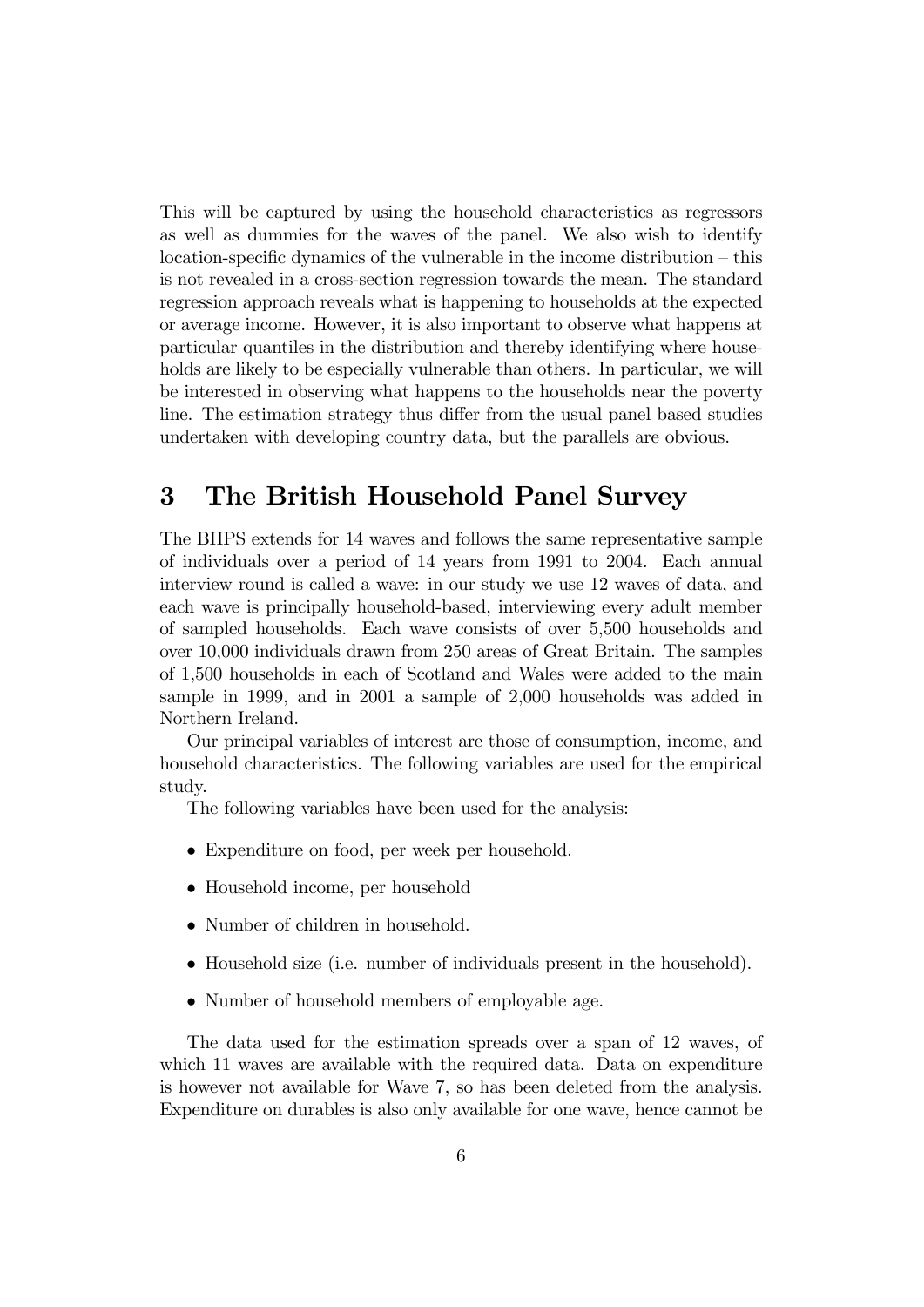included in the analysis. The final wave-spread is there for Waves 1 to 6 and 8 to 12. Over the entire spread of the 11 waves, we have a complete panel with 1,659 individuals per wave. Waves 13 and 14 while currently available are not incorporated in dataset due to net income variables not being available as yet.

Some of the variables have had to be constructed given the nature of the variables provided by the BHPS. Household consumption is only available for food consumption (with very sparse data on fuel consumption). Household expenditure per week per household is multiplied by 4 to obtain monthly food consumption, and divided by household size to obtain per capita estimates. Income variables are defined in three different ways, detailed in (Bardasi and Jenkins 2004). There are three income definitions - monthly gross income, and two net income definitions – annual and weekly. Net annual income is provided over different time periods; for our study we have chosen income over the period 01.01.year to 31.12.year. Details of the derivation of net incomes in (Bardasi and Jenkins 2004) is provided in the Appendix. The three different definitions of income give us different perspectives on the income smoothing process  $-$  while the monthly per capita income allows for all the time-specific shocks, the net current income takes into account the household weekly income net of the local taxes, while net annual income does the same over the period of 12 months (net of taxes and annual pension contributions) and allows for some income smoothing to have taken place. The relative importance of each time horizon will reveal itself with the estimations, discussed in Sections 4 to 6.

Table 1 presents the summary statistics for the variables we will be using for the estimation of vulnerability dynamics, estimated in 2000 prices. The most notable characteristics observed is that the dynamics of level values of consumption and income do not follow the same trajectory as that of the inter-temporal changes of the same variable. As our model presented earlier discusses, our main focus will involve tracking the dynamics of the changes in consumption and that of income. The second half of the table presents the summary statistics of the truncated sample. The truncations are performed on the basis of outliers of the changes in household consumption - we truncate households for which changes in inter-temporal consumption exceed  $+/-1$ . It is clear from the right-hand side of the table that truncation does not remove the most extreme values of any variables other than dlxpfoodmnpc00, the variable used to condition the truncation.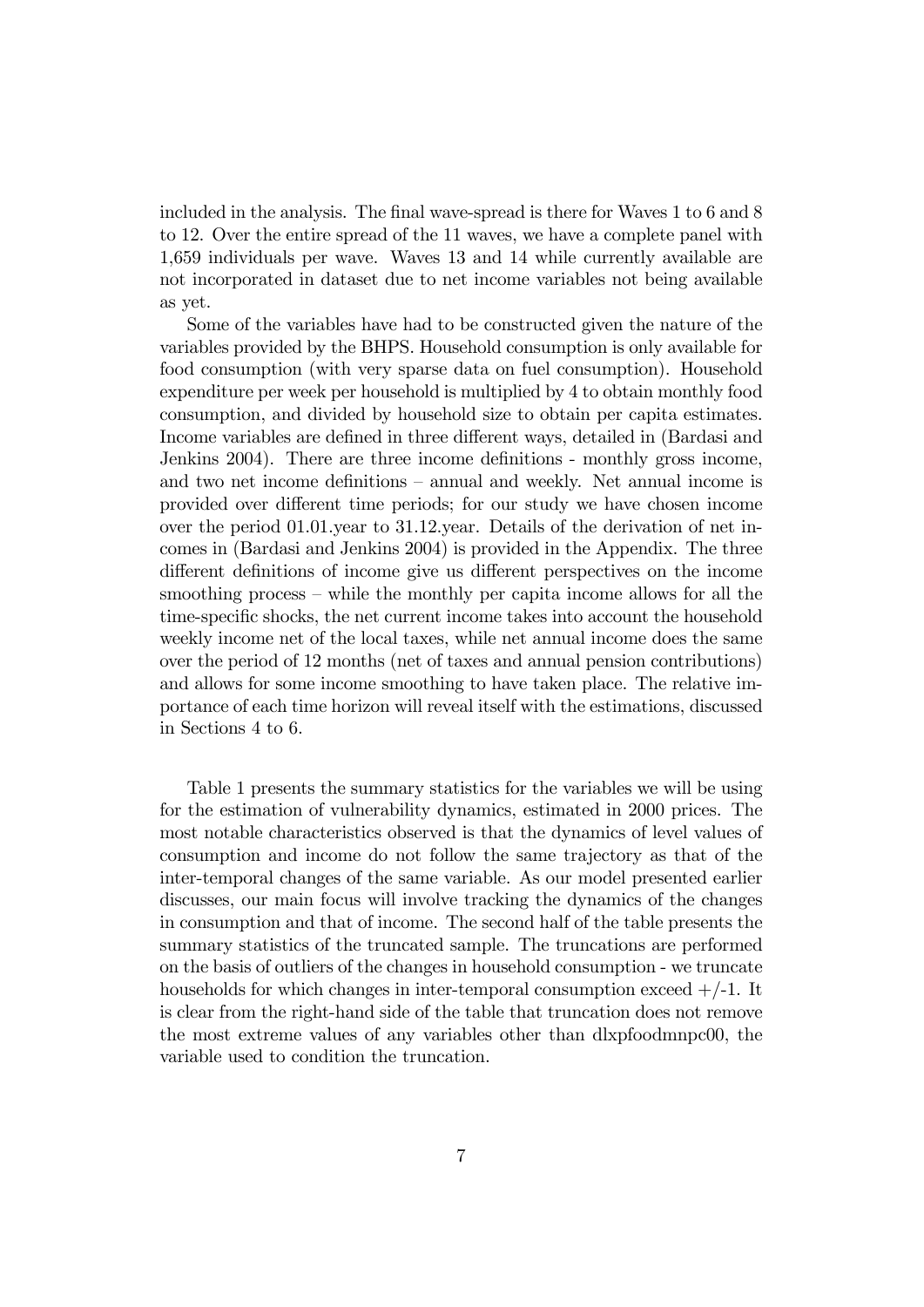|                      | <b>FULL SAMPLE</b> |             |              |        |          | TRUNCATED SAMPLE |                |         |
|----------------------|--------------------|-------------|--------------|--------|----------|------------------|----------------|---------|
|                      |                    | $N = 16590$ |              |        |          | $N = 14786$      |                |         |
|                      | Mean               | Std.Dev.    | Min          | Max    | Mean     | Std.Dev.         | Min            | Max     |
| xpfoodmnpc00         | 8.9533             | 4.1596      | $\Omega$     | 45.377 | 9.2325   | 4.1554           | $\theta$       | 45.377  |
| mincpc00             | 566.99             | 457.37      | $\Omega$     | 22365  | 585.80   | 469.11           | $\theta$       | 22365   |
| $h$ hnetipc $00$     | 157.81             | 183.55      | $-13.000$    | 5204.9 | 163.05   | 189.09           | $-13.000$      | 5204.93 |
| hhynetipc00          | 8047.1             | 8958.4      | $\Omega$     | 287593 | 8312.6   | 9238.2           | $\theta$       | 287593  |
| $dl$ xpfoodmnpc $00$ | $-0.13744$         | 0.60173     | $-3.5814$    | 2.8594 | 0.029968 | 0.23407          | $-0.98083$     | 0.94497 |
| $d$ lmnincpc $00$    | 0.048732           | 0.36686     | $-7.0221$    | 3.9442 | 0.050573 | 0.36707          | $-7.0221$      | 3.9442  |
| $d$ lhhnetipc $00$   | 0.039956           | 1.0124      | $-9.6245$    | 9.9385 | 0.039991 | 1.0296           | $-9.6245$      | 9.9385  |
| $d$ lhhynetipc $00$  | 0.92673            | 0.075408    | 0.81730      | 1.0313 | 0.93867  | 0.069520         | 0.8173         | 1.0313  |
| hhsize               | 2.6573             | 1.4415      | $\mathbf{1}$ | 10     | 2.6565   | 1.4461           | $\mathbf{1}$   | 10      |
| nkids                | 0.75069            | 1.1045      | $\theta$     | 7      | 0.75023  | 1.1051           | $\theta$       | 7       |
| nwage                | 1.1425             | 1.1757      | $\theta$     | 7      | 1.1338   | 1.1822           | $\overline{0}$ | 7       |

Table 1: Summary statistics

#### 3.1 The cross-section unit of study

The BHPS matches persons across waves and not households, thus presenting itself as a possible difficulty for using the data as a longitudinal panel. This however, is surmountable in that one can match households by the individual (i.e. personal) identity numbers. Again, tracking individuals as opposed to just households, is our preferred cross-section unit, as household compositions change over the waves (due to a household member leaving the household, or due to the interviewee not being available while survey was being undertaken). Our unit of consumption and income is that of the person, having taken into account household compositions. In tracking individual consumption and income we are also avoiding possible problems with economies of scale with large households. This however will be discussed when dealing with equivalised quantities.

### 4 Vulnerability  $-$  a first look

Our first set of estimates involve estimating the following structure, in the same spirit as estimated in Townsend (1994) and Amin et al. (2003). First we estimate the simplest model based on the CRRA specification  $(2)$  using the following:

$$
\Delta \ln c_{it} = \nu \Delta \ln y_{it} + \phi_t W_t + \varepsilon_{it} \tag{8}
$$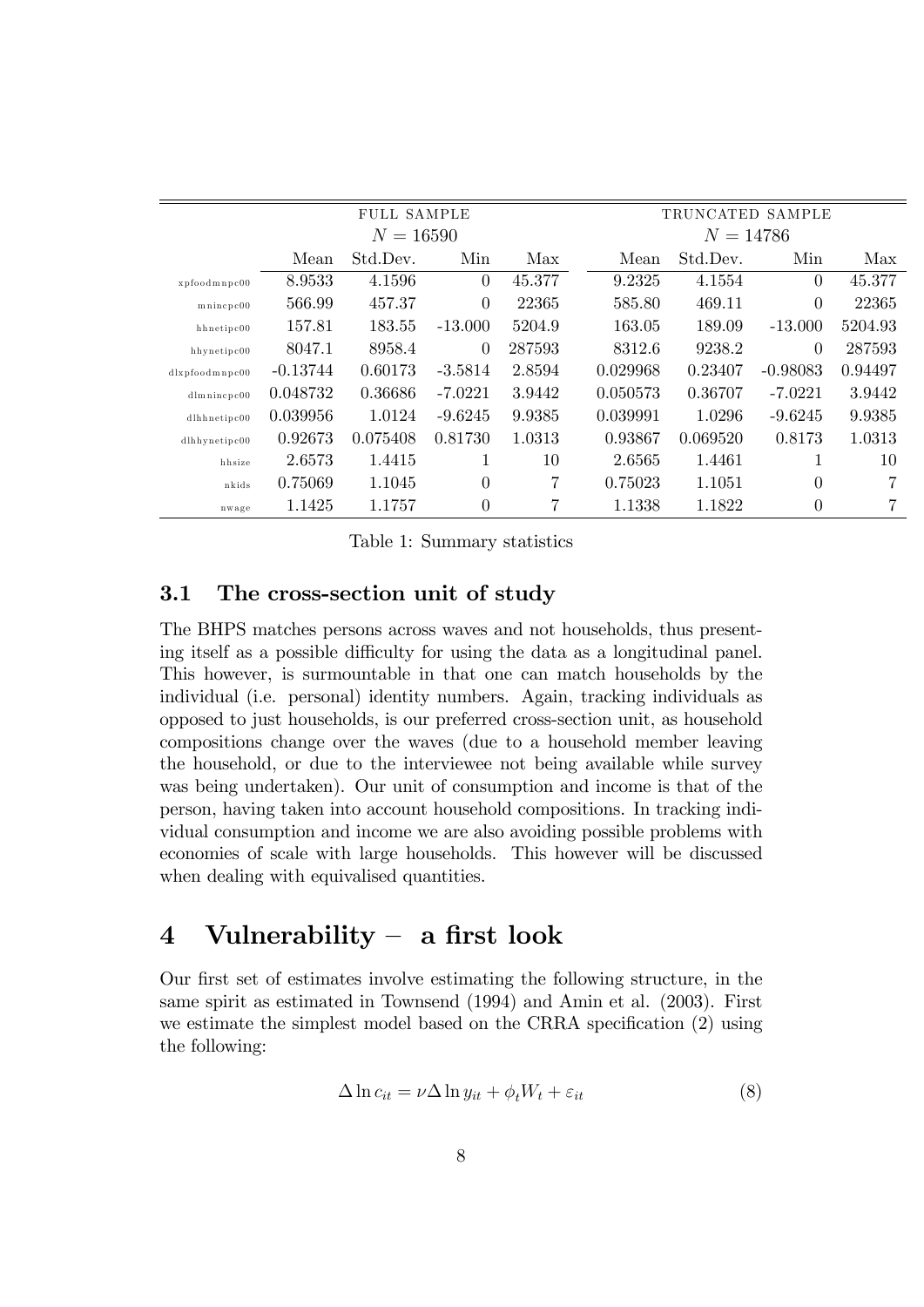where  $c_t := C_t/n$ , denotes per-capita consumption of the household in wave t,  $y_{it}$  is household income per capita at wave  $t$ , and  $W_t$  is a wave dummy, which equals one for observations at wave  $t$ , zero otherwise.  $t$  varies from 1 to 11, wave 1 corresponds to  $t = 1$ , wave 7 is dropped from analysis, and wave 12 corresponds to  $t = 11$ . The coefficient  $\phi_t$  captures the coefficient  $\frac{1}{\alpha} \kappa_t$  in equation (7). We also assume the error term to be uncorrelated with the RHS variables and to have zero mean. Let us assume the following dynamic structure:

$$
\begin{aligned}\n\text{var}(\varepsilon_{ht}) &= \sigma_h^2 \\
\text{cov}(\varepsilon_{ht}, \varepsilon_{jt}) &= 0 \\
\text{cov}(\varepsilon_{ht}, \varepsilon_{ht'}) &= 0 \\
\sigma_h^2 &= \exp\left(\sum_j \beta_j z_{hj}\right)\n\end{aligned}
$$

The error term can be expected to vary across households, because of heterogeneity in household size, consumption and income. The heteroscedasticity of the error term assumption is motivated by tests performed such as the White test (by regressing the square of the residuals on household characteristics and their squares and cross-products for each wave), where some heteroscedasticity is revealed. We estimate the above taking into account the heteroscedastic nature of the error term using standard GLS, where the vector  $z_{hi}$  is estimated by postulating that individual household variance depends upon a number of observable household characteristics (household size, number of children) using the expression above. However, diagnostic tests performed on the residuals using standard panel data methods (i.e. allowing for a homoscedastic error term) do not suggest a strong presence of heteroscedasticity; nevertheless we use GLS methods for estimation along with standard panel methods. Taking inter-temporal differences (i.e. of the regressand and principal regressor,  $\Delta c_{it}$  and  $\Delta y_{it}$ ) eliminates a source of correlation across time periods and there is little evidence of correlation of the differences across time periods.<sup>4</sup> The GLS method used takes into account any residual correlation across panels that may still remain after the Örstdifferencing. Equation  $(8)$  is estimated both under fixed-effects and under random-effects assumptions for the standard panel model.

We estimate two sets of regressions. First, we run an empirical application of the Townsend model (8).

$$
\Delta \ln c_{it} = \nu \Delta \ln y_{it} + \phi_t W_t + \varepsilon_{it}
$$

<sup>&</sup>lt;sup>4</sup>The correlation coefficients between  $\Delta c_{it}$  and  $\Delta c_{it-1}$ , and  $\Delta y_{it}$  and  $\Delta y_{it-1}$  are not significant anywhere nor do we obtain a consistently significant Dickey-Fuller test.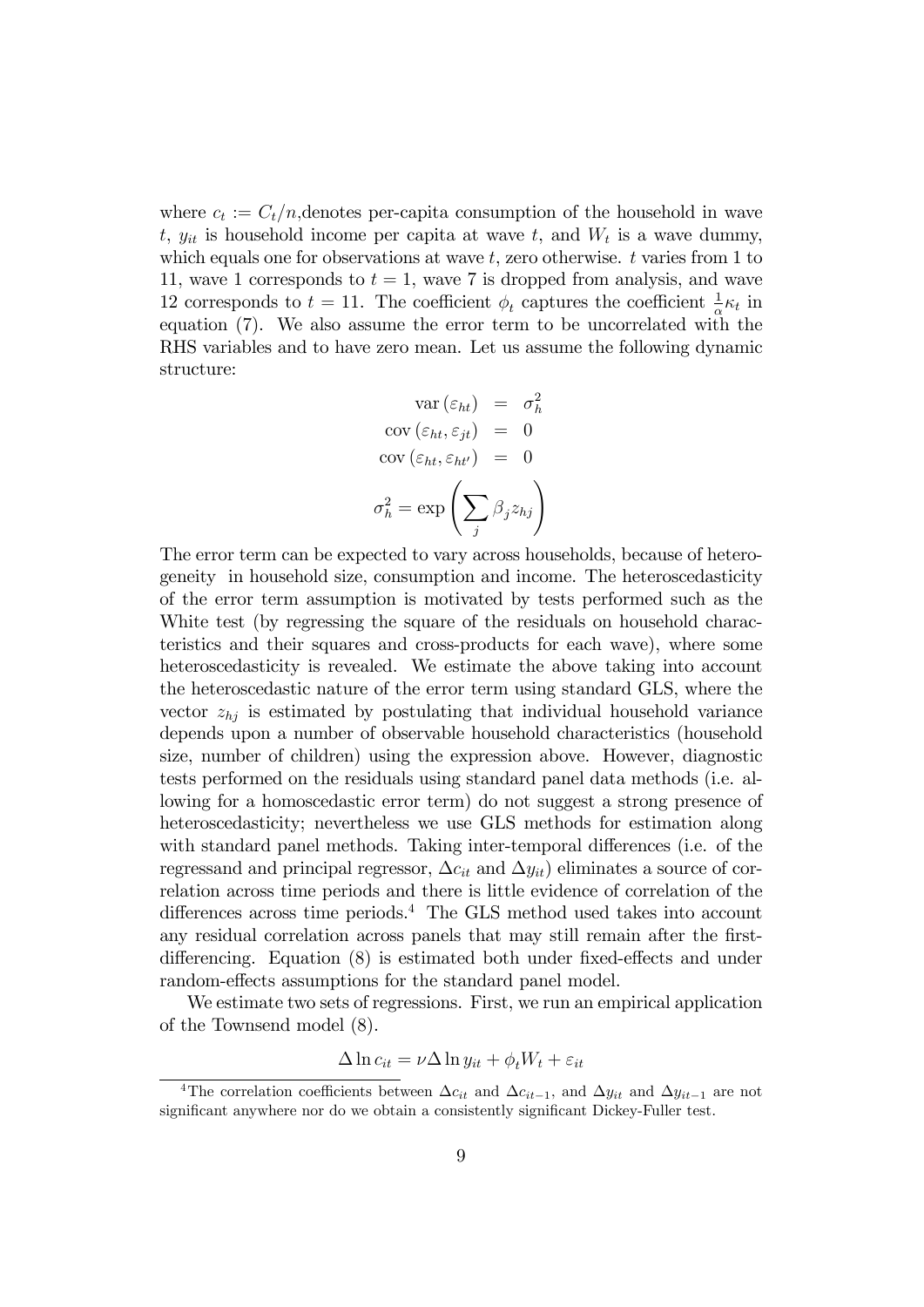household characteristics which may be representative of household shocks, and thereby determine the smoothing relationship.

$$
\Delta \ln c_{it} = \nu \Delta \ln y_{it} + \phi_t W_t + \gamma X_{it} + \varepsilon_{it}
$$
\n(9)

While this model tests for a different specification of the utility function (namely, the CRRA specification), it empirically also lends itself better to the statistical problems which medium-to-long run time series data present. Differencing renders the variables as stationary, thus preventing any spurious co-trending from accounting for a positive and significant smoothing coefficient.

The following table presents our results of estimating equation 9 using panel estimation methods with the three different definitions of income. Here we consider the CRRA specification of the utility function, where the dependent variable is differences in log-consumption and the principal right hand side variable is differences in log-incomes, presented in Table 2. We find that the  $\nu$  coefficient is significant under some specifications. Columns 1 and 2 present the results using the monthly income (per capita) variable, for both fixed and random effects – the  $\nu$  coefficient is positive and significant. A large number of wave dummies are positive and significant, with exception of Wave 2 which is negative. This result repeats itself for specifications with all other income definitions  $-$  columns 3 and 4 present regressions with net current income as the income variable, and columns 5 and 6 with net annual household income – we find that in all cases, the  $\nu$  coefficient is either weakly significant or not significant. Wave 2 continues to be negative and strongly significant, while wave  $8$  and  $11$  is also consistently positive and significant. In addition, waves 3, 4 and 5 also show up to be strongly significant under most specifications.

We can now summarise our findings under some broad generalisations:

- $\bullet$  We find waves 2 (negative), wave 8 and 11 (positive) to be strongly significant. The effect of economy-wide shocks is therefore clear. Of the other waves  $3, 4$  and  $5$  also show up as positive and significant under certain specifications.
- Across the results we find that the number of employable age in household to be significantly negatively associated with changes in consumption. The number of children in the family have also shown up as significantly negatively associated with changes in consumption.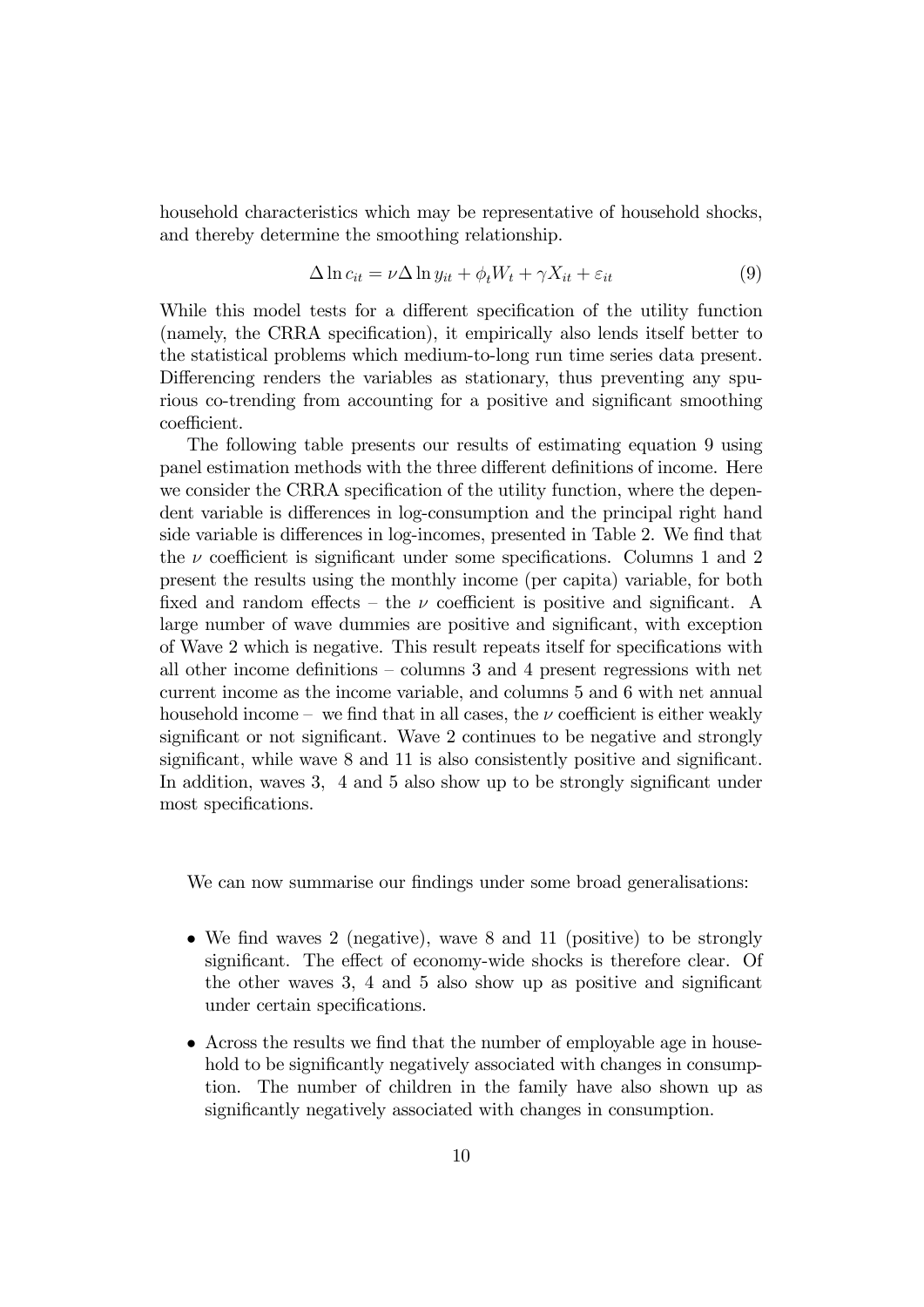|                    |                      | dlmnincpc                      |                     | dlhhnetipc           |                       | dlhhynetipc           |
|--------------------|----------------------|--------------------------------|---------------------|----------------------|-----------------------|-----------------------|
| dlxpfoodmnpc       | F                    | R                              | $\mathbf F$         | R                    | $_{\rm F}$            | R                     |
| dlincomepc         | $0.02851*$           | $0.03251*$                     | $-0.00335$          | $-0.00339$           | $-0.00533^{\ddagger}$ | $-0.00489^{\ddagger}$ |
| $d$ waye $2$       | $-1.97258*$          | $-1.98955*$                    | $-1.96579*$         | $-1.98591*$          | $-1.97178*$           | $-1.98848*$           |
| dwaye3             | $0.06501*$           | $0.04862*$                     | $0.07229*$          | $0.05293*$           | $0.06600*$            | $0.04963*$            |
| dwave4             | $0.05790*$           | $0.04452*$                     | $0.06455*$          | $0.04840*$           | $0.05909*$            | $0.04578*$            |
| dwave <sub>5</sub> | $0.05108*$           | $0.03860*$                     | $0.05951*$          | $0.04437*$           | $0.05319*$            | $0.04112*$            |
| dwave <sub>6</sub> | $0.03137^{\dagger}$  | 0.01888                        | $0.04003*$          | $0.02454^{\ddagger}$ | $0.03330^{\dagger}$   | 0.02111               |
| dwaye8             | $0.09090*$           | $0.08192*$                     | $0.09764*$          | $0.08594*$           | $0.09317*$            | $0.08469*$            |
| dwaye9             | $0.02340^{\ddagger}$ | 0.01785                        | $0.03191^{\dagger}$ | $0.02357^{\ddagger}$ | $0.02351^{\ddagger}$  | 0.01882               |
| $d$ wave $10$      | $0.02749^{\dagger}$  | 0.02438 <sup>‡</sup>           | $0.03556^{\dagger}$ | $0.02982^{\dagger}$  | $0.02888^{\dagger}$   | $0.02710^{\ddagger}$  |
| $d$ wave $11$      | $0.03504*$           | $0.03348*$                     | $0.04103*$          | $0.03709*$           | $0.03762*$            | $0.03490^{\dagger}$   |
| nkids              | $-0.04598*$          | $-0.00318$                     | $-0.05002*$         | $-0.00397$           | $-0.05118*$           | $-0.00380$            |
| nwage              | $-0.06196*$          | $-0.0111*$                     | $-0.06338*$         | $-0.01128*$          | $-0.06497*$           | $-0.01148*$           |
| conts              | $0.09581*$           | 0.01121                        | $0.09381*$          | 0.00929              | $0.10223*$            | 0.01235               |
| <b>Notes</b>       | $\ast$ :             | Significant at the $1\%$ level |                     |                      |                       |                       |
|                    | t:                   | Significant at the 5% level    |                     |                      |                       |                       |
|                    | ţ.                   | Significant at the 10\% level  |                     |                      |                       |                       |

Table 2: Vulnerability model with CRRA specification, all incomes

• We also observe that gross monthly income per capita definition exposes the lack of consumption smoothing the most  $-$  for this definition, the  $\nu$  coefficient is significant for most specifications. Of the two net income definitions, net monthly income (compared to net annual income) again, reveals  $\nu$  coefficient to be significant, though not as pervasively as the gross (monthly) income definition.

### 5 Locating the vulnerable

Clearly not all cases where an individual's or household's current consumption is responsive to current income should be characterised as vulnerability. There are obviously instances where well-off agents respond to surprise positive income shocks by boosting their consumption; we would not normally think of them as vulnerable consumers. Furthermore, there may be very poor agents who have little choice but to tie current consumption to current income; however, for them there is no danger of "slipping into poverty"  $$ they are there already. To obtain a clearer idea of the dynamics in the neighbourhood of the poverty line and to compare dynamics in specific parts of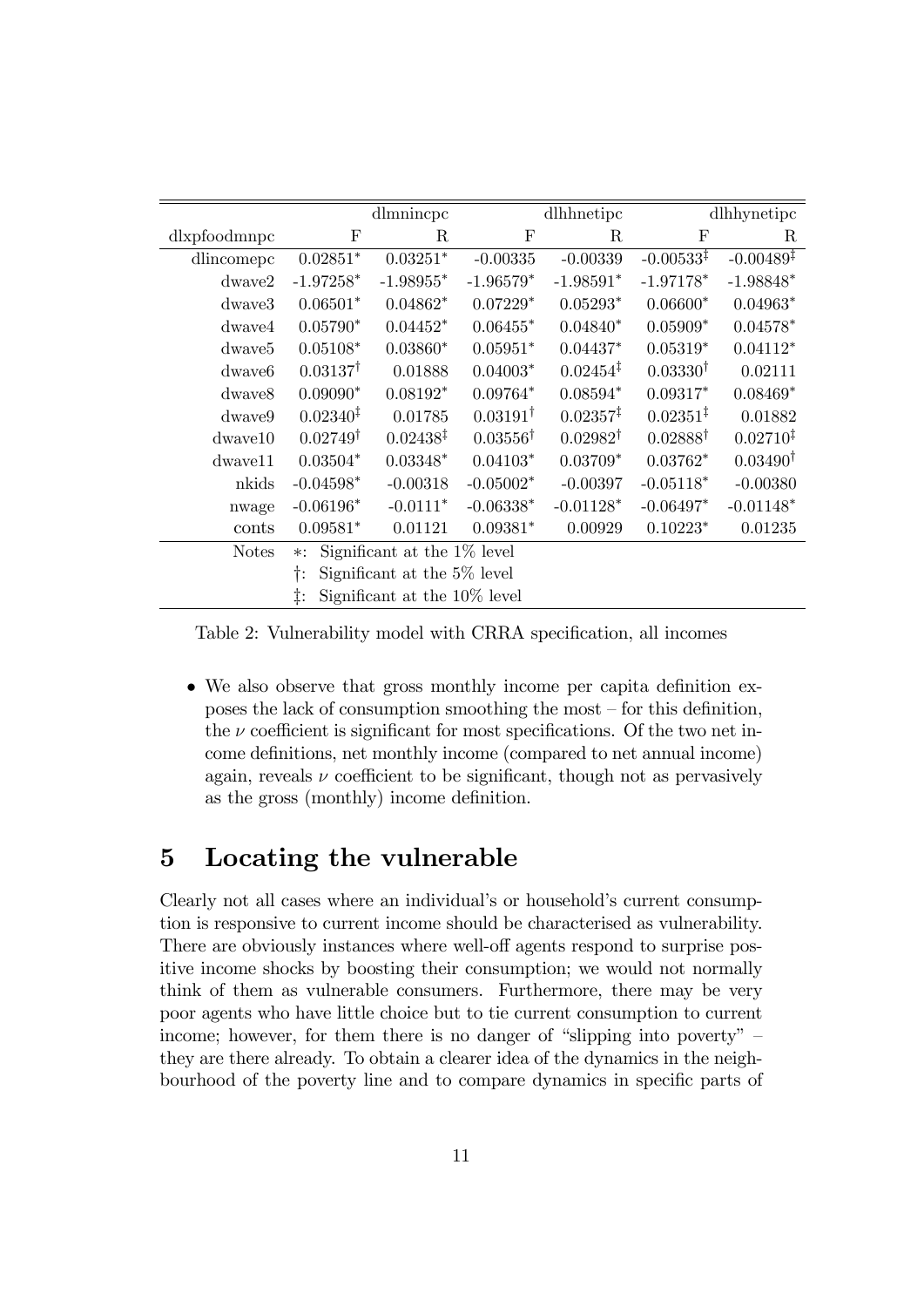the distribution we adopt the following procedure. Specify a set of intervals

$$
I_j:=[q_j,q_{j+1})
$$

where  $0 \leq q_j < q_{j+1} < 1$  and let them define a set of location-specific subsamples on which to estimate the model (7) using one of two methods. First, consider the households' starting positions in the income distribution according to whether they fall into interval  $I_i$  by rank in the initial wave, Second, identify households that at some point in time have contact with  $I_j$ . Section 5.1 uses the first method for fixed quantile groups throughout the income distribution; section 5.2 compares the results for each of the two methods to examine the performance of the vulnerability model in the neighbourhood of the poverty line where the neighbourhood intervals  $I_j$  are determined relative to the poverty line.

#### 5.1 Location within the distribution

We begin by taking the following fixed quantile groups as key "starter intervalsî: 20-40, 40-50, 50-60, 60-70 and 70-80 where, for example the 20-40 group includes all households who start at or above the 20th centile, but below the 40th centile. Tables 3 and 4 present results across the quantile groups for the fixed-effects specification<sup>5</sup> using, respectively, gross and net monthly income per capita. In every group the  $\nu$  coefficient is significant for gross income but not for net income. For the gross-income model wave dummies are especially important in the 20-40 and 70-80 groups but not in the neighbourhood of the median; but for the net-income version the wave dummies are not significant at the bottom of the distribution (20-40 group) although they are still important at the top (70-80 group). Both the number of children and the number of employable aged household members matter for the gross-income version of the model for the lower groups 20-40, 50-60 and 60-70.<sup>6</sup>

 $5$ We have estimated both fixed effects and random effects versions of the models, and present those of the fixed effects (FE) only. For all the variants of the model and all subsamples tested for, the Hausman test performed does not indicate a significant difference between the two models' estimates. It is however the case that for some models the household characteristics are significant only under the FE specifications, as opposed to the random effects models, even though the Hausman test is not significant. Noting that the Hausman test tests for a null of no difference between FE and RE models, we therefore present the fixed effects models' estimates. The GLS estimates for all the models that have been estimated are either presented in the Appendix, or not presented due to their results being very similar to the panel results.

<sup>&</sup>lt;sup>6</sup>In the case of household net *annual* incomes the  $\nu$  coefficient is significant for the 40-50, 50-60 and 70-80 groups. The number of children, and number of employable members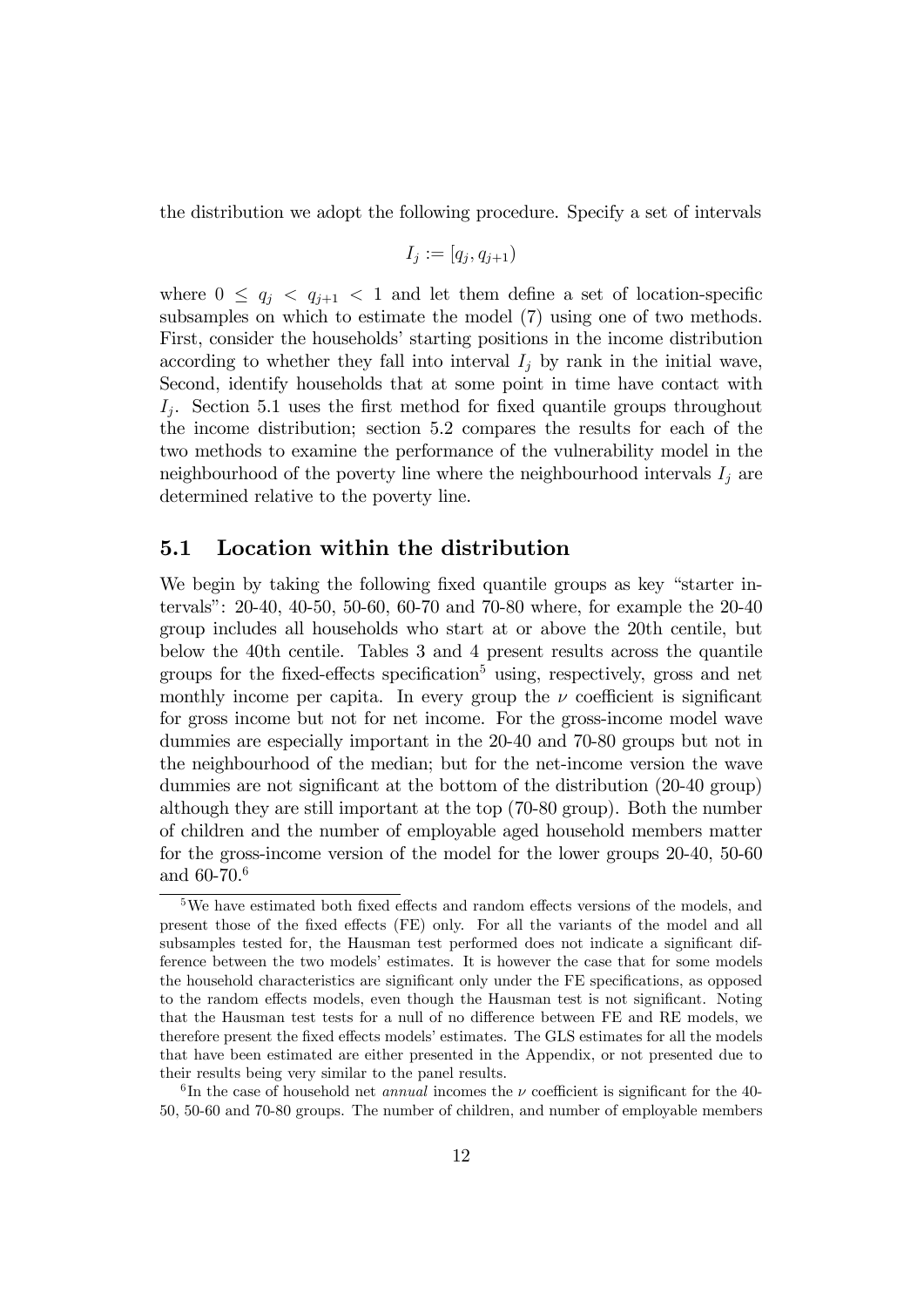| $I_i$ :            | $20\% - 40\%$                              | $40\% - 50\%$                | $50\% - 60\%$           | $60\% - 70\%$        | 70%-80%                 |  |  |
|--------------------|--------------------------------------------|------------------------------|-------------------------|----------------------|-------------------------|--|--|
| dlmnincpc          | $0.03318^{\frac{1}{4}}$                    | $0.04847^{\dagger}$          | $0.05369^{\ddagger}$    | $0.12001*$           | $0.11419*$              |  |  |
| $d$ waye $2$       | $-1.92746*$                                | $-1.90004*$                  | $-1.82901*$             | $-1.90651*$          | $-1.93907*$             |  |  |
| dwaye3             | $0.07960*$                                 | 0.03464                      | 0.03970                 | 0.04675              | $0.08743^{\dagger}$     |  |  |
| dwaye4             | $0.07983*$                                 | 0.04800                      | $0.09558^{\dagger}$     | 0.06523              | $0.10904*$              |  |  |
| dwave <sub>5</sub> | $0.06900^{\dagger}$                        | 0.04076                      | $0.07640^{\frac{1}{4}}$ | 0.03775              | $0.07203^{\frac{1}{4}}$ |  |  |
| dwaye <sub>6</sub> | $0.08133*$                                 | 0.05327                      | 0.02825                 | 0.03853              | 0.05307                 |  |  |
| dwaye8             | $0.08013*$                                 | $0.07833^{\dagger}$          | $0.15527*$              | 0.06741              | $0.12110*$              |  |  |
| dwaye9             | 0.03820                                    | 0.02018                      | $-0.01777$              | 0.00067              | 0.01993                 |  |  |
| $d$ waye $10$      | $0.05816^{\dagger}$                        | 0.02641                      | 0.06534                 | 0.00950              | 0.01531                 |  |  |
| dwaye11            | $0.06563^{\dagger}$                        | 0.04680                      | 0.02299                 | $-0.00904$           | $0.08378^{\dagger}$     |  |  |
| nkids              | $-0.06413*$                                | $-0.03371$                   | $-0.09264*$             | $-0.08328^{\dagger}$ | $-0.01696$              |  |  |
| nwage              | $-0.08621*$                                | $-0.02712$                   | $-0.07763*$             | $-0.09083*$          | $-0.06239*$             |  |  |
| const              | $0.10036*$                                 | 0.02676                      | $0.11077^{\dagger}$     | $0.11993^{\dagger}$  | 0.03190                 |  |  |
| Notes.             | Significant at the $1\%$ level<br>$\ast$ : |                              |                         |                      |                         |  |  |
|                    | Significant at the 5% level<br>Ť:          |                              |                         |                      |                         |  |  |
|                    | ‡:                                         | Significant at the 10% level |                         |                      |                         |  |  |

Table 3: Vulnerability model for selected quantile groups; gross monthly percapita income

We run the same model using the GLS specification for all three income definitions; results are presented in the Appendix. We observe the same dynamics as observed with the panel regression specification. What is notable though is that the level of significance of the vulnerability coefficient improves for the gross monthly income deÖnition results. Also notable is that while panel regressions with the monthly net income definition do not exhibit significant vulnerability for any of the quantiles, for the GLS estimates 20-40 and 50-60 groups exhibit significant vulnerability dynamics. The GLS results and panel regression results for using the annual net income model are identical, though the level of significance of vulnerability coefficient is stronger for a few quantiles.

#### 5.2 Location at the poverty threshold

To focus upon what happens on the threshold of poverty we use two versions of the "poverty zone," an interval  $I^*$  defined relative to the poverty line. Let the proportion of households with incomes below 60% of the median be  $q^*$  and

of family show up as significant for the quantiles of  $20-40$  and  $40-50$ , and  $70-80$  only. The wave dummies only show up as significant strongly for the 20-40 quantile.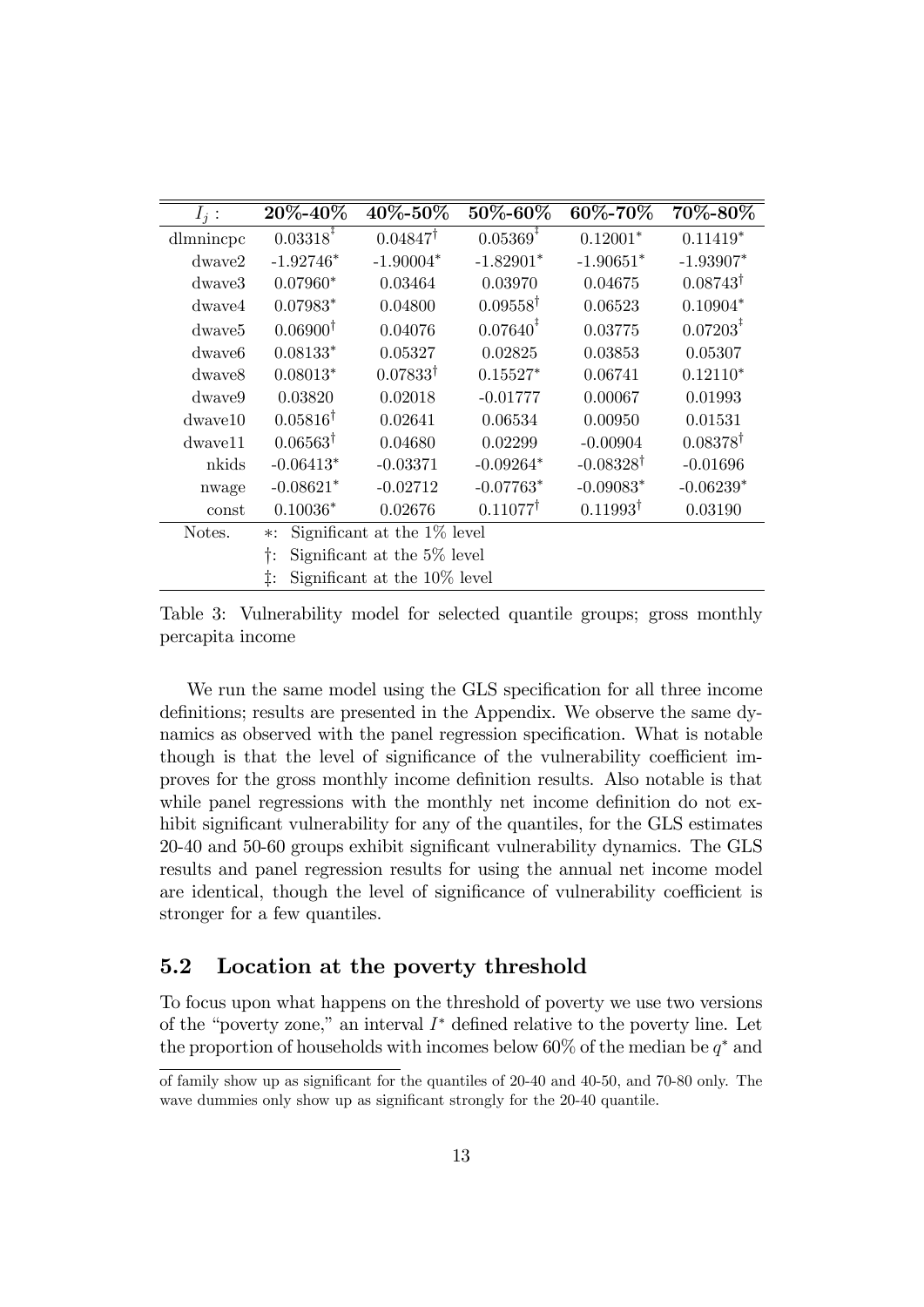| $I_i$ :            | 20\%-40\%                                | 40\%-50\%                    | 50\%-60\%           | 60\%-70\%               | 70%-80%                |  |  |
|--------------------|------------------------------------------|------------------------------|---------------------|-------------------------|------------------------|--|--|
| dlhhnetipc         | 0.006902                                 | 0.00103                      | 0.00984             | $-0.00199$              | $-0.01132$             |  |  |
| $d$ waye $2$       | $-2.0077*$                               | $-1.97913*$                  | $-2.02330*$         | $-2.00585*$             | $-1.86091*$            |  |  |
| dwaye3             | $0.08456^{\dagger}$                      | $0.08476^{\dagger}$          | $0.08408^{\dagger}$ | $0.08513^{\dagger}$     | $0.13950*$             |  |  |
| $d$ waye $4$       | 0.03253                                  | $0.08474^{\dagger}$          | $0.06562^*$         | $0.06896^{\frac{1}{4}}$ | $0.13286*$             |  |  |
| dwaye <sub>5</sub> | 0.04755                                  | $0.06051^{\ddagger}$         | 0.05123             | $0.07447^{\ddagger}$    | $0.14357*$             |  |  |
| dwave <sub>6</sub> | 0.049712                                 | $0.07761^{\dagger}$          | 0.03763             | 0.05186                 | 0.06637                |  |  |
| dwaye8             | $0.082042*$                              | $0.11743*$                   | $0.08726^{\dagger}$ | $0.10419*$              | 0.12032                |  |  |
| dwaye9             | 0.03779                                  | 0.05206                      | 0.04545             | $-0.00915$              | $0.08078^*$            |  |  |
| $d$ waye $10$      | 0.014789                                 | $0.06074^*$                  | 0.03821             | 0.02459                 | $0.08471$ <sup>#</sup> |  |  |
| dwave11            | 0.035767                                 | 0.04172                      | 0.04694             | $0.06474^{\ddagger}$    | $0.11387^{\dagger}$    |  |  |
| nkids              | $-0.071218*$                             | $-0.04362^*$                 | $-0.00712$          | $-0.10113*$             | $-0.12786*$            |  |  |
| nwage              | $-0.070181*$                             | $-0.04286^{\dagger}$         | $-0.06565*$         | $-0.10491*$             | $-0.10774*$            |  |  |
| cons               | 0.03349                                  | 0.05842                      | 0.05846             | $0.13628*$              | 0.05815                |  |  |
| Notes.             | Significant at the 1\% level<br>$\ast$ : |                              |                     |                         |                        |  |  |
|                    | Significant at the 5% level<br>t:        |                              |                     |                         |                        |  |  |
|                    | ‡:                                       | Significant at the 10% level |                     |                         |                        |  |  |

Table 4: Vulnerability model for selected quantiles; household monthly net income only

take two separate 20% neighbourhoods of this value,  $I_{\text{sym}}^* = [q^* - 0.1, q^* + 0.1]$ and  $I_{\text{asym}}^* = [q^* - 0.15, q^* + 0.05]$ . <sup>7</sup> For each version of the poverty zone  $I^*$  we estimate the model for both the "starts in poverty zone" case  $(sipz)$ , where the household was initially in  $I^*$ , and for the "ever in poverty zone" (eipz) case, where the household is in  $I^*$  for at least one year covered by the panel.

Tables 5 and 6 present the results using both interpretations of the poverty zone  $(I^*_{\text{sym}}$  and  $I^*_{\text{asym}}$ ) for the *sipz* and *eipz* cases respectively. For the monthly *gross* income definition the  $\nu$  coefficient is significant, particularly for the eipz case.<sup>8</sup> By contrast, the monthly *net* income definition produces rather different dynamics. While the sipz case show no signs of consumption smoothing

<sup>7</sup>So if, for example, we use the starter-interval approach and the poverty line is at the 26th percentile, the "symmetric around the poverty line" subsample includes households between the 16th and 36th percentiles and the "symmetric around the poverty line" subsample includes households between 11th and 31st percentiles. Given that each wave has 1659 pids, there are 345 pids per wave in the subsample.

<sup>&</sup>lt;sup>8</sup>For the *eipz* case the  $\nu$  coefficient is significant for both fixed and random effects specifications (with the same level of significance). While the number of employable household members is strongly significant in both specifications, the number of children is so for the random effects specification only.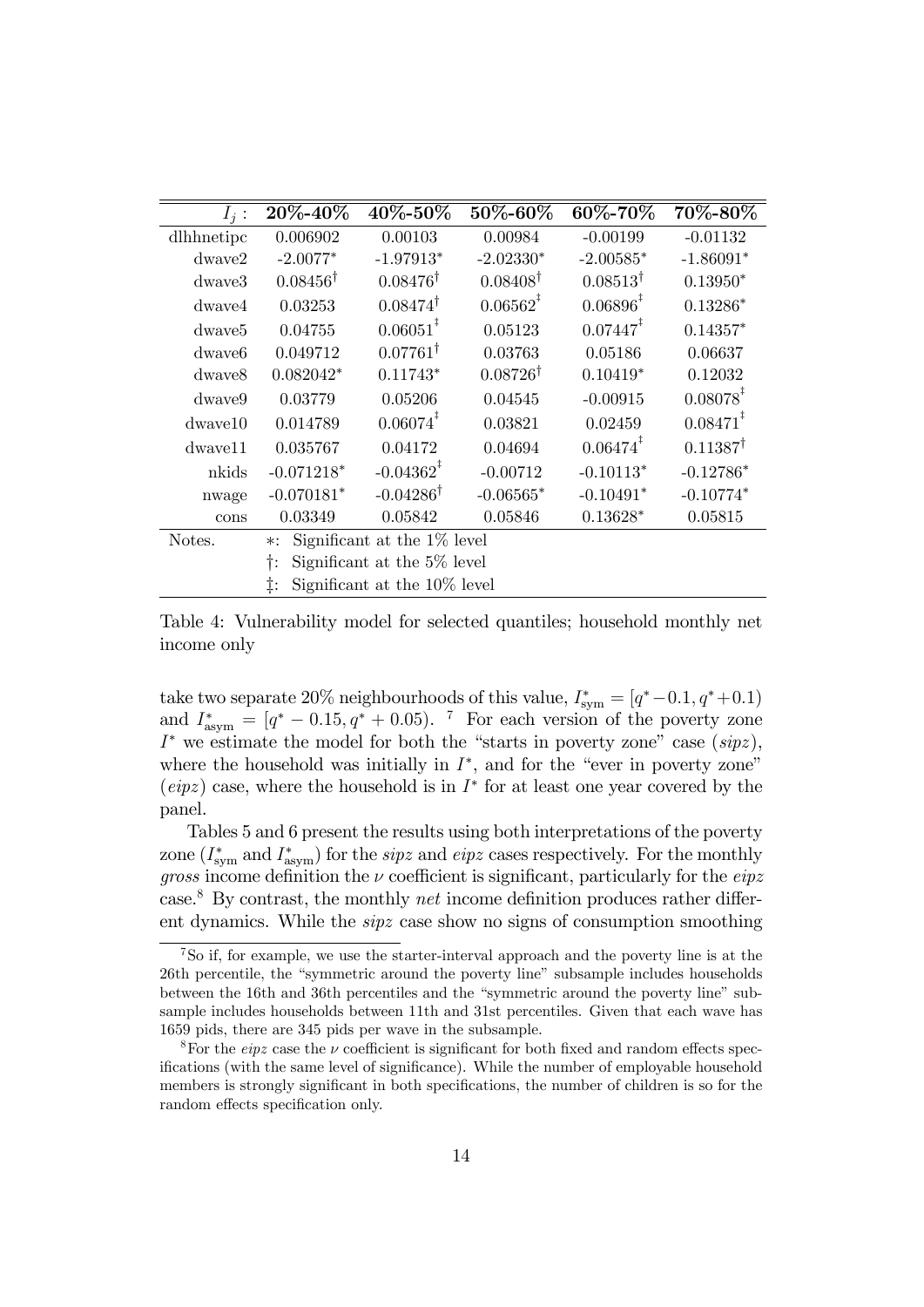for either  $I^*_{\text{sym}}$  or  $I^*_{\text{asym}}$  (i.e. the income coefficient is not significant), this is not true for the *eipz* case – the  $\nu$  coefficient is significant. The results for annual net income are very similar to those for monthly net income: no significant relationship between changes in income and in consumption, except for  $I^*_{\text{asym}}$ in the eipz case. The number of employable household members and the number of children in family are significant and negative everywhere. There is clearly a difference in the impact of the wave dummies as between  $I^*_{sym}$  or  $I_{\text{asym}}^*$ , although Wave 2 is strongly significant in all specifications.<sup>9</sup>

|                    |                                          | mnincpc                       |                     | hhnetipc            |                        | hhynetipc   |
|--------------------|------------------------------------------|-------------------------------|---------------------|---------------------|------------------------|-------------|
| $I^*$ :            | sym                                      | asym                          | sym                 | asym                | sym                    | asym        |
| dlmnincpc          | $0.03595^{\dagger}$                      | $0.03291^{\dagger}$           | 0.00460             | 0.00859             | 0.00009                | $-0.00323$  |
| dwave2             | $-1.97733*$                              | $-2.01541*$                   | $-2.02700*$         | $-2.05541*$         | $-1.98453*$            | $-2.07215*$ |
| dwaye3             | $0.07342^T$                              | 0.04874                       | $0.06852^{\dagger}$ | $0.06638^{\dagger}$ | $0.06500^{\dagger}$    | 0.03447     |
| dwave4             | 0.02601                                  | 0.01527                       | 0.01237             | 0.03083             | $0.05843^{\ddagger}$   | 0.01896     |
| dwave <sub>5</sub> | $0.06695^{\dagger}$                      | $0.05921^*$                   | 0.03828             | $0.06664^{\dagger}$ | 0.03568                | 0.00025     |
| dwave <sub>6</sub> | 0.04079                                  | 0.02832                       | 0.03925             | 0.03909             | 0.02976                | $-0.00038$  |
| dwaye8             | $0.08388*$                               | $0.07503^{\dagger}$           | 0.05353             | $0.06552^{\dagger}$ | $0.07725$ <sup>T</sup> | 0.03169     |
| dwaye9             | 0.00949                                  | 0.02488                       | 0.01120             | 0.02863             | 0.00702                | $-0.02827$  |
| $d$ wave $10$      | 0.03855                                  | 0.01955                       | $-0.00088$          | 0.02148             | 0.01776                | $-0.01400$  |
| $d$ wave $11$      | 0.00718                                  | $-0.00956$                    | 0.02491             | 0.03895             | 0.02492                | $-0.02951$  |
| nkids              | $-0.07929*$                              | $-0.07325*$                   | $-0.07082*$         | $-0.05769*$         | $-0.06527*$            | $-0.05332*$ |
| nwage              | $-0.08468*$                              | $-0.08620*$                   | $-0.07695*$         | $-0.07185*$         | $-0.07293*$            | $-0.06954*$ |
| cons               | $0.20139*$                               | $0.24685*$                    | $0.19105*$          | $0.16880*$          | $0.17439*$             | $0.19952*$  |
| Notes.             | Significant at the 1\% level<br>$\ast$ : |                               |                     |                     |                        |             |
|                    | Significant at the 5\% level<br>t:       |                               |                     |                     |                        |             |
|                    | ‡:                                       | Significant at the 10\% level |                     |                     |                        |             |

Table 5: Vulnerability model for sipz case, symmetric and asymmetric samples

 ${}^{9}$ GLS estimates for the *sipz* model are very similar to the panel regression results the vulnerability coefficient is significant for the monthly gross income definition, but not so for the net monthly and net annual income definitions. While wave dummies are significant for most models, the household characteristics are not significant for the net income definitions.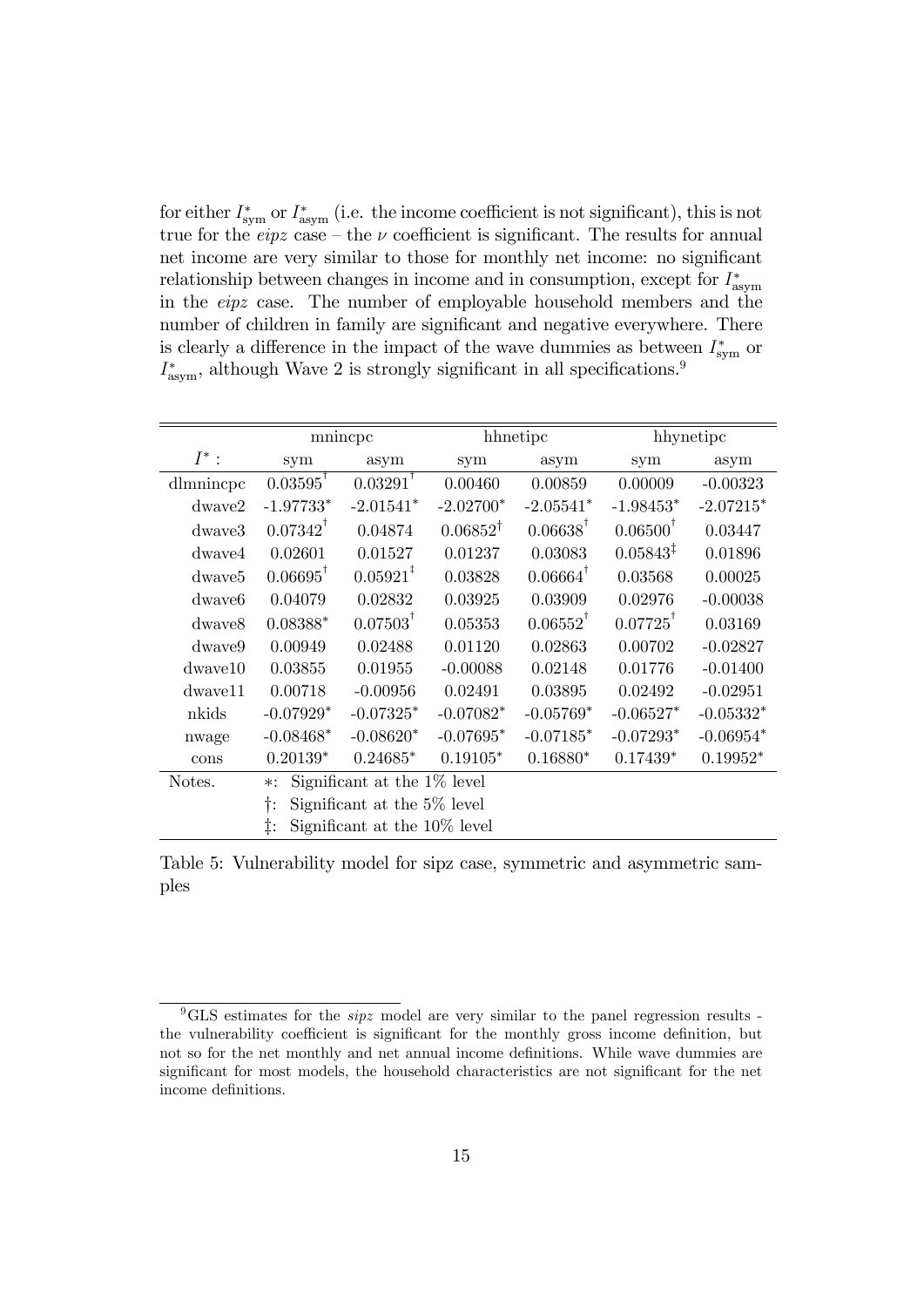|                    |                                   | mnincpc                      |                      | hhnetipc             |                      | hhynetipc           |
|--------------------|-----------------------------------|------------------------------|----------------------|----------------------|----------------------|---------------------|
| $I^*$ :            | sym                               | asym                         | sym                  | asym                 | sym                  | asym                |
| dlmnincpc          | $0.06039*$                        | $0.07853*$                   | 0.00818              | 0.00021              | $0.01012^{\ddagger}$ | 0.00937             |
| dwave2             | $-2.05154*$                       | $-2.06623*$                  | $-2.01978*$          | $-2.06528*$          | (dropped)            | (dropped)           |
| dwaye3             | 0.01455                           | 0.00778                      | 0.04731              | 0.01878              | $0.11298*$           | 0.04140             |
| dwave4             | 0.01155                           | 0.00063                      | 0.06830 <sup>‡</sup> | 0.04629              | $0.12587*$           | $0.07445^{\dagger}$ |
| dwave <sub>5</sub> | 0.04382                           | 0.01781                      | $0.06781^{\ddagger}$ | $0.07773^{\dagger}$  | $0.12716*$           | $0.06963^{\dagger}$ |
| dwave <sub>6</sub> | 0.02562                           | 0.01516                      | $0.06876^{\ddagger}$ | $0.07250^{\dagger}$  | $0.11228*$           | 0.03511             |
| dwaye8             | 0.03632                           | 0.01098                      | $0.08685^{\dagger}$  | $0.07940^{\dagger}$  | $0.15301*$           | $0.11749*$          |
| dwaye9             | $-0.00679$                        | $-0.00150$                   | 0.03641              | 0.03885              | $0.09101*$           | 0.04265             |
| $d$ wave $10$      | 0.01802                           | $-0.00810$                   | 0.04353              | 0.03738              | $0.09241*$           | 0.02647             |
| $d$ wave $11$      | $-0.00830$                        | $-0.02390$                   | $0.07340^{\dagger}$  | $0.06271^{\ddagger}$ | $0.09082*$           | 0.01760             |
| nkids              | $-0.05871*$                       | $-0.06157*$                  | $-0.07621*$          | $-0.08210*$          | $-0.06875*$          | $-0.07449*$         |
| nwage              | $-0.07050*$                       | $-0.07045*$                  | $-0.09070*$          | $-0.11258*$          | $-0.06836*$          | $-0.06982*$         |
| cons               | $0.17543*$                        | $0.21910*$                   | $0.19249*$           | $0.25823*$           | $0.11197*$           | $0.18737*$          |
| Notes.             | $\ast$ :                          | Significant at the 1\% level |                      |                      |                      |                     |
|                    | Significant at the 5% level<br>Ť: |                              |                      |                      |                      |                     |
|                    |                                   | Significant at the 10% level |                      |                      |                      |                     |

Table 6: Vulnerability model for eipz case, symmetric and asymmetric samples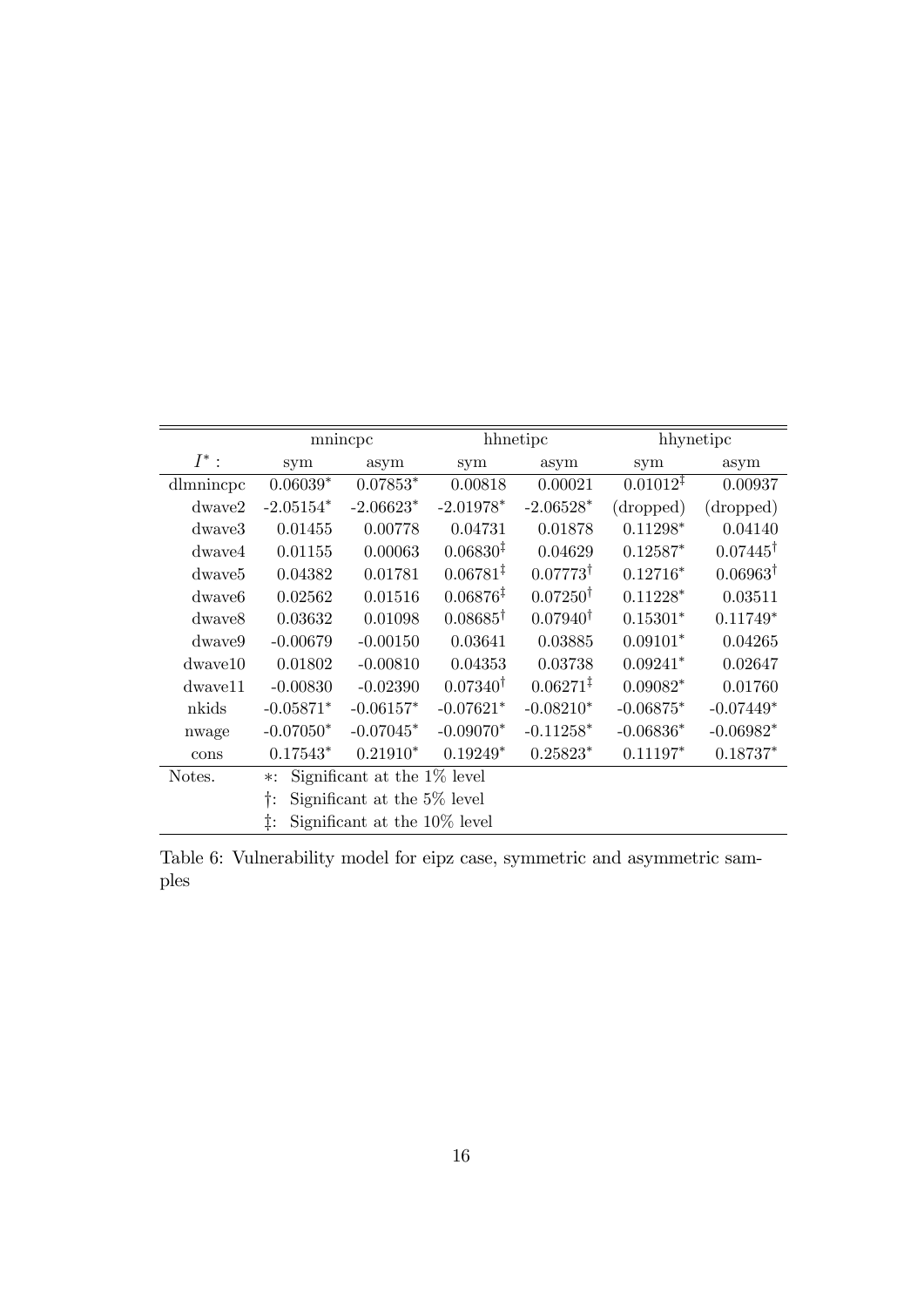

Figure 1: Frequency distribution of  $\nu_i$  estimates, monthly gross income

In terms of vulnerability, does it matter what we mean when we speak of households "near the poverty line"? Perhaps surprisingly, the answer is that the estimates are robust to the choice of definition. Although there are slight differences between the symmetric and asymmetric poverty-zone subsamples, the vulnerability dynamics turn out to be much the same. Although the *eipz* definition allows for a larger group of households to be considered anyone who has ever been in the  $20\%$  neighbourhood – again the conclusions based on the sipz still hold good although the  $\nu$  coefficient is larger for the eipz definition, both for the monthly gross income definition.. What does make a difference is the definition of income, gross or not, for each definition of "near the poverty line."

#### 5.3 Individual vulnerability

For a close-up view of the dynamics of vulnerability of individual households we use a household-specific version of the standard model

$$
\Delta \ln c_{it} = \nu_i \Delta \ln y_{it} + \phi_t W_t + \gamma X_{it} + \varepsilon_{it}
$$
\n(10)

 $\sim$  contrast (10) with (9). In principle this would enable us to to identify which particular households are most susceptible to the shocks discussed earlier. What is more useful for us, however, is to examine the distribution of individual  $\nu_i$  coefficients, using the plots in Figures 1 to 5.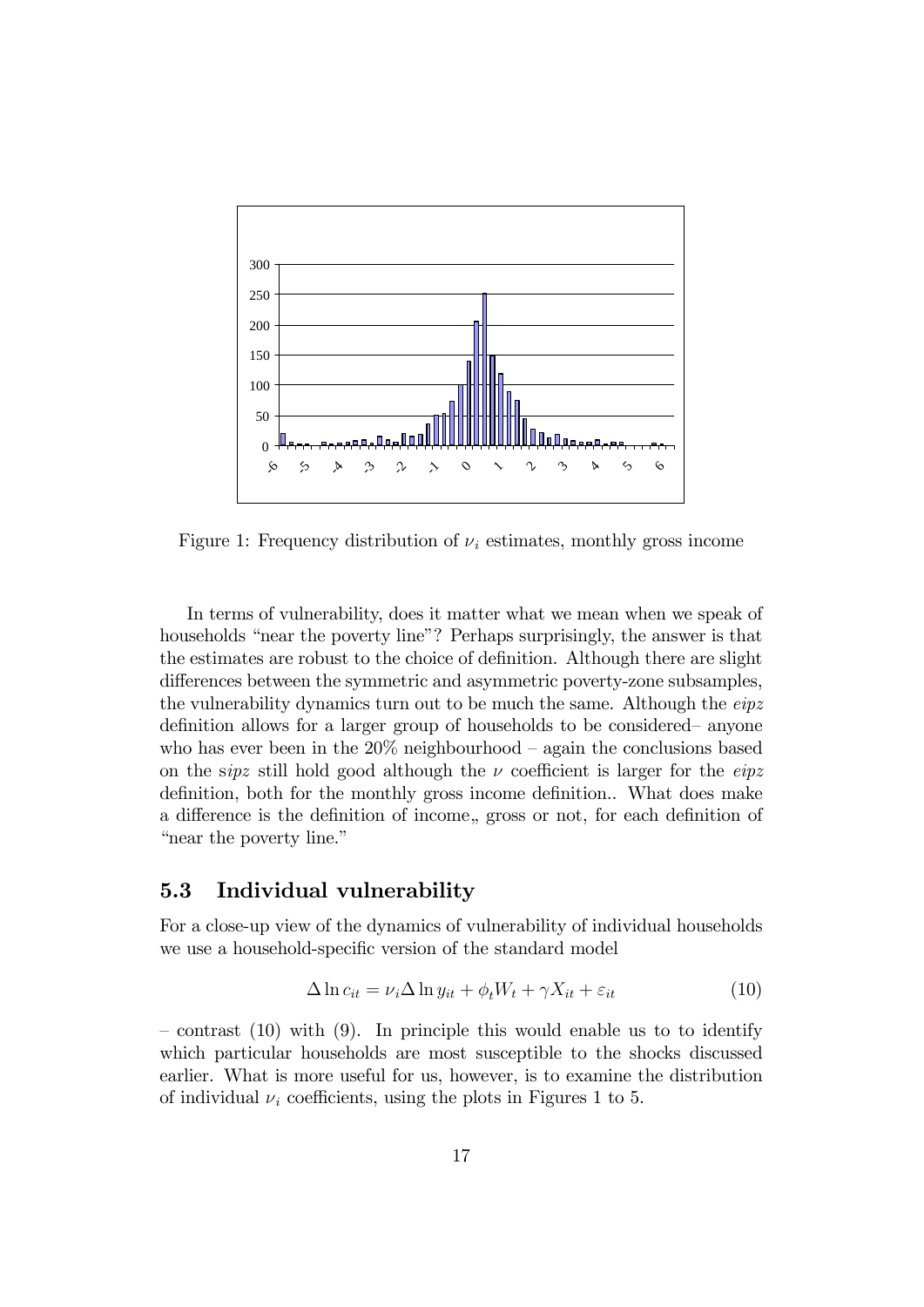

Figure 2: Frequency distribution of  $\nu_i$  estimates: net monthly income



Figure 3: Frequency distribution of  $\nu_i$  estimates: net annual income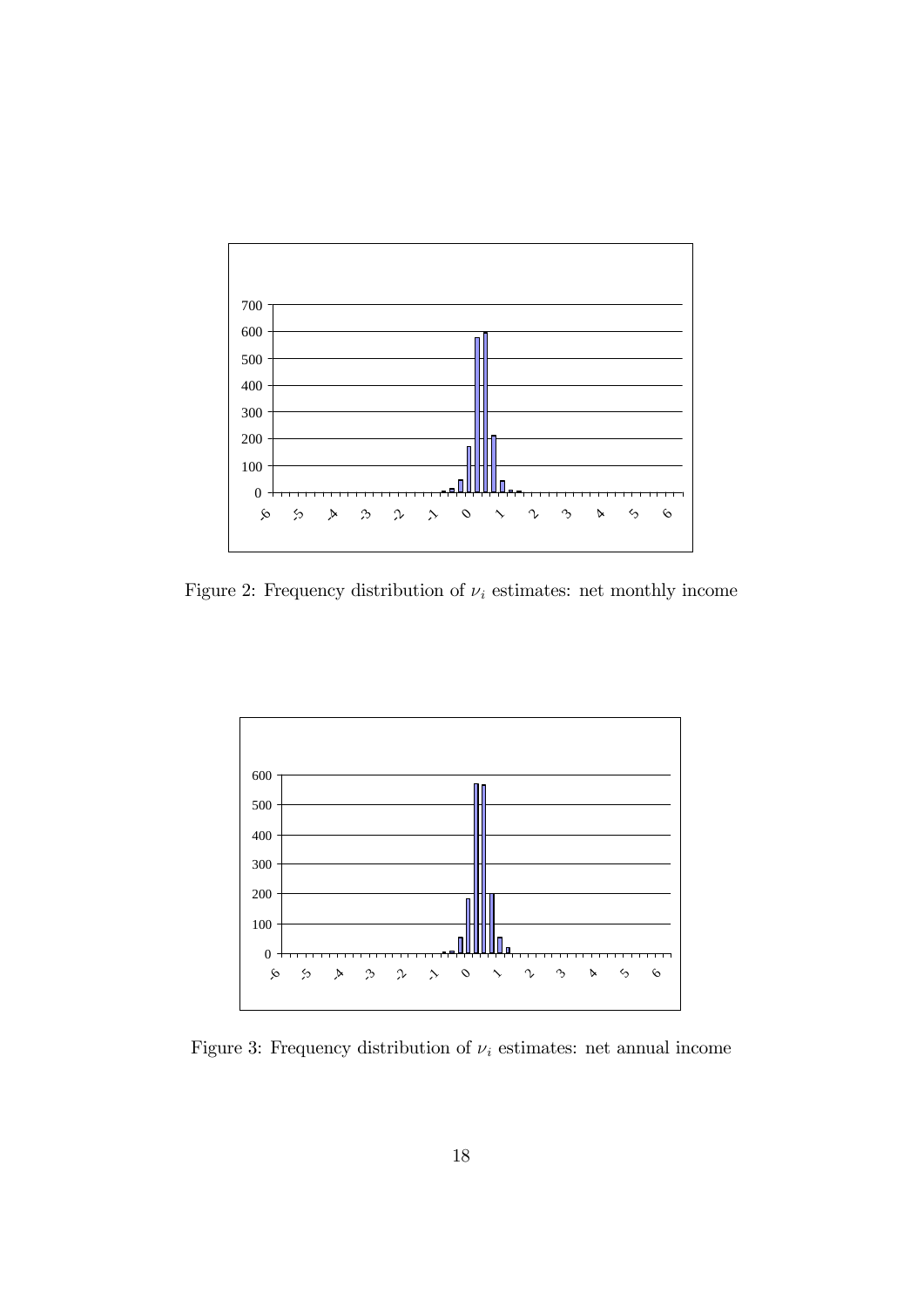

Figure 4: Scatter-plots of  $\nu_i$  estimates: gross versus net monthly income



Figure 5: Distribution of  $\nu_i$  estimates by quantile position: gross monthly income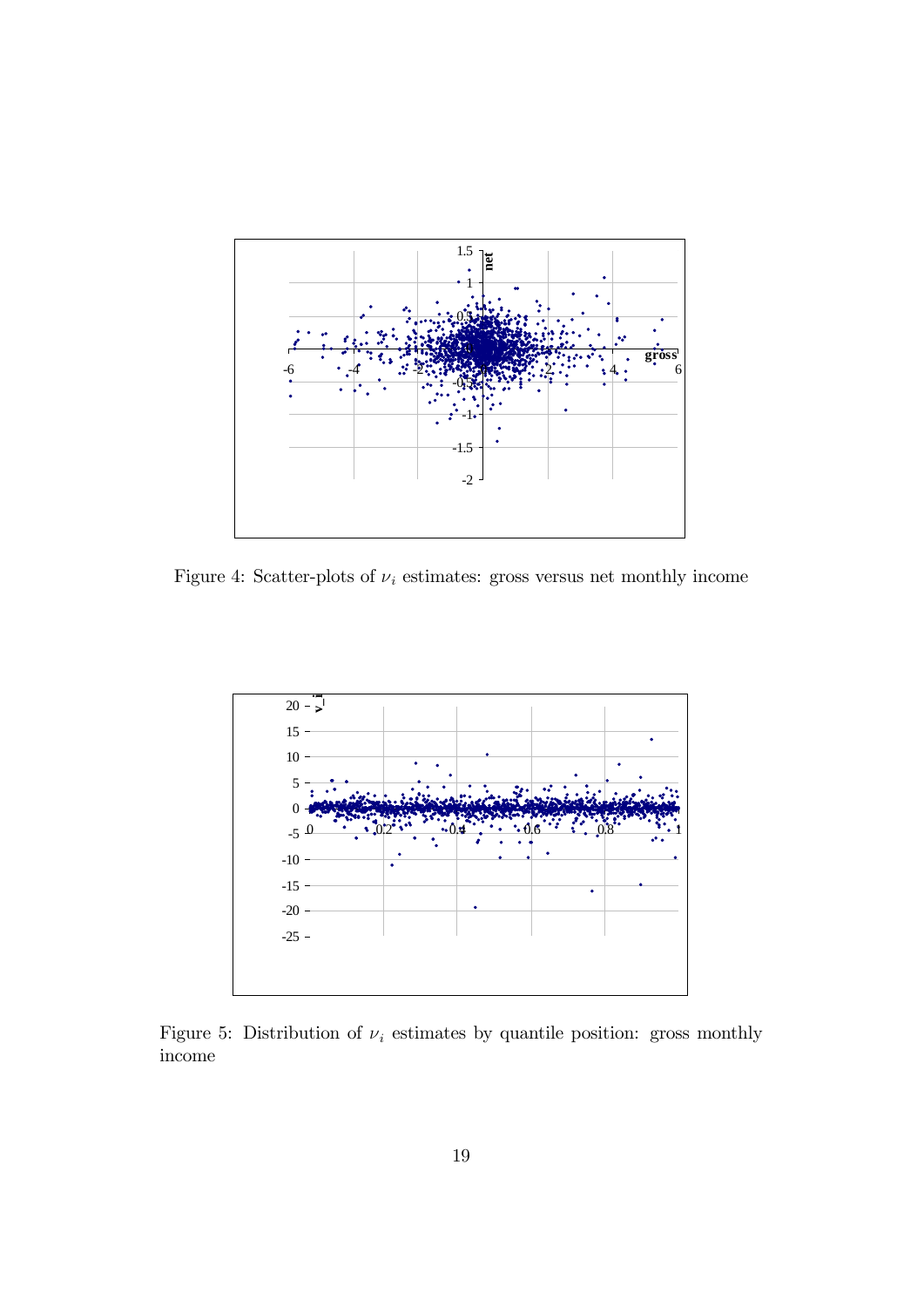Figure 1 presents the plots of the  $\nu_i$ s using gross monthly income as the income variable, while Figures 2 and 3 present the corresponding results for the net income model.<sup>10</sup> The plots reveal the greater spread of the monthly income model which confirms our finding from the general panel regression model (in section 4) that vulnerability is more evident if one uses the gross income definition than either of the net-income definitions; furthermore when imputations are made to derive annual net incomes, the estimates are even less spread out. This is also borne out by Figure 4 where we observe that, for the majority of households, the vulnerability coefficient for the net-income model is smaller than that for the gross-income model.

Finally, from Figure 5.confirms the result from section 5.1 vulnerability is not confined to one particular part of the income distribution.

### 6 Vulnerability and individual welfare

Vulnerability is supposed to be about the wellbeing of individuals, as we discussed in section 2. The relationship of individual wellbeing to household incomes will depend among other things on economies of scale within the household. In the analysis of section 4 we have implicitly made an extreme  $\alpha$  assumption – that such economies of scale are absent. We now put that right by introducing a simplified version of household scale economies into the basic vulnerability model. This modification has two effects: first it alters the imputed values for consumption and income at a given moment and, second, it alters the dynamic relationship from which the vulnerability estimates are derived. The reason for this second effect is that, for each household  $i$ household size  $m_{it}$  varies through time so that the scale-economies effect, if present, will also vary.

#### 6.1 A modified model

In order to examine a variety of possible relationships between household income and individual welfare it is useful to have a flexible form for the scaleeconomy effect. We adopt the standard version of Buhmann et al. (1988) so that equivalent income is defined as

$$
y_{it}^{e} = \frac{m_{it}y_{it}}{m_{it}^{\theta}} = \frac{y_{it}}{m_{it}^{\theta - 1}},
$$
\n(11)

<sup>&</sup>lt;sup>10</sup>Cases where  $\nu_i$  significantly different from zero amount to 9.7% of the sample for the gross income definition, and  $4.6\%$  with the net income definition. A similar percentage of the number of households with the vulnerability coefficient significantly different from zero are observed in the Amin et al. (2003) study on Bangladesh households.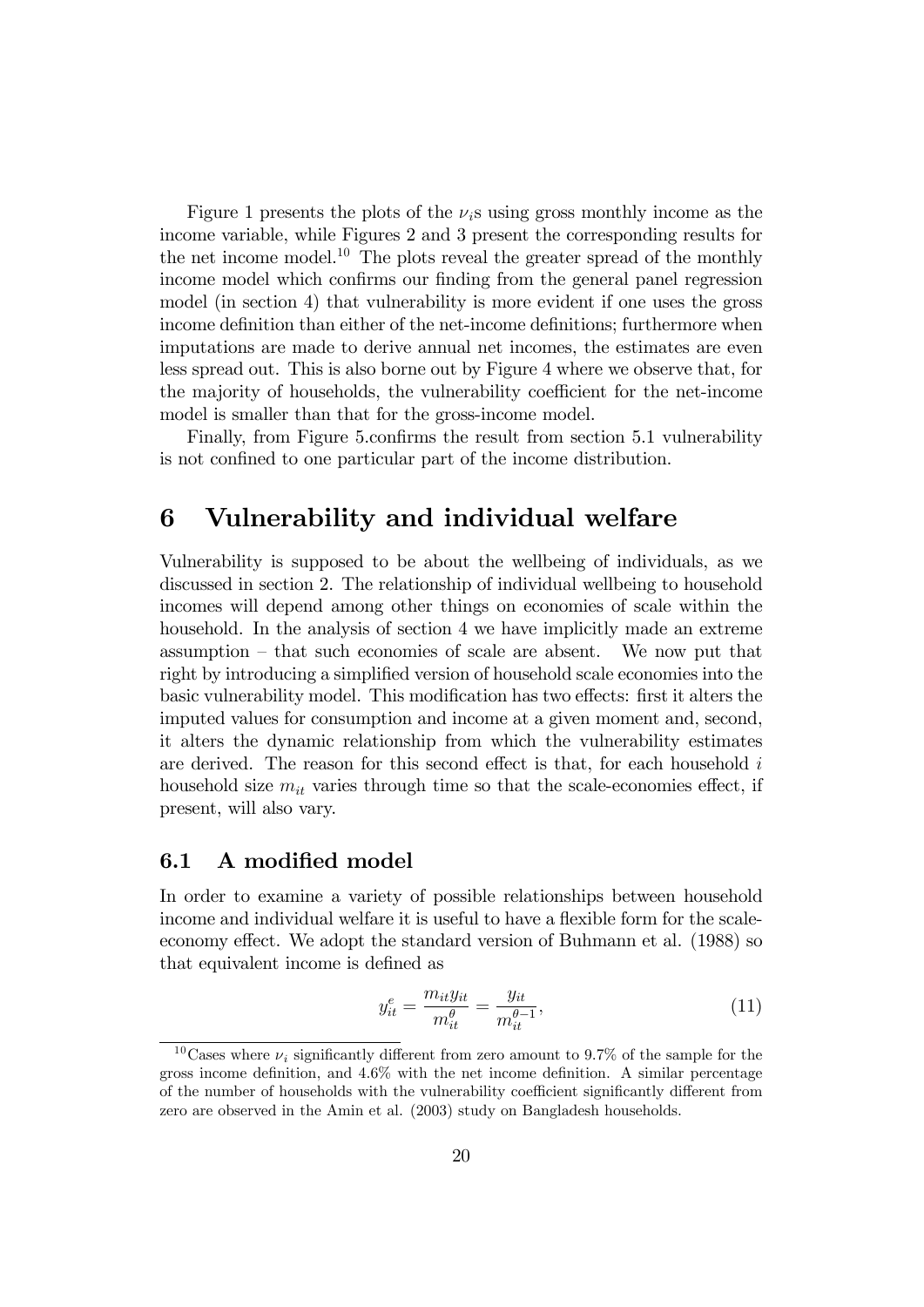where  $0 \le \theta \le 1$  and  $y_{it}$  is again income per head. The parameter  $\theta$  captures the strength of the scale-economies effect: the case  $\theta = 0$  corresponds to the case where there are extreme household economies of scale  $-$  a many-person household can live as as cheaply as a single person; the case  $\theta = 1$  is where there are no implied household economies of scale and equivalised income is just per-capita income again.

We can now re-write the consumption-income relationship as

$$
\Delta \ln c_{it}^e = \nu_i \Delta \ln y_{it}^e + \phi_t W_t + \gamma X_{it} + \varepsilon_{it}
$$
\n(12)

One might expect to find different values of  $\theta$  to affect the nature of the relationship between changes in log consumption and changes in log income. From (12) we have

$$
\Delta \ln c_{it} = \nu_i \Delta \ln y_{it} - [1 - \theta] [1 - \nu_i] \Delta \ln m_{it} + \phi_t W_t + \gamma X_{it} + \varepsilon_{it} \tag{13}
$$

From (13) it is clear that the relationship between  $\theta$  and the estimated value of v will depend on the nature of the correlation between household size and per-capita income. However it is difficult to draw a priori general conclusions about the nature of the variation in household composition and its likely impact on the relationship between changes in income and consumption. For example,  $\Delta \ln m_{it}$  may be attributable to an additional earner in the household or to a household member, such as an older child, who sporadically adds to the household size for a short period of time, affecting consumption (by increasing expenses) and not necessarily adding to household income.

#### 6.2 Vulnerability and the scale-economy effect

To examine the scale-economy effect on the dynamic relationship between income and consumption we run the model (12) for a number of values of the parameter  $\theta$ . We already have the results for  $\theta = 1$  (from section 4) and we complement these with results for  $\theta = 0.5$  and  $\theta = 0$ ; we also equivalise consumption using the same deflator as used for income. Tables 7 to 9 present the fixed-effects panel regressions for the three income definitions where the vulnerable are assumed to be in 20% subsamples drawn around the poverty line. The results for the three values of  $\theta$  are presented in decreasing order so that economies of scale are increasing as one reads from left to right across each table;<sup>11</sup> the column  $\theta = 1$  in Tables 7 to 9 corresponds to a column in Tables 5 and 6.

<sup>&</sup>lt;sup>11</sup>The explanatory variables used are as for the model presented in section 4 and include dummies for waves 2 to 11.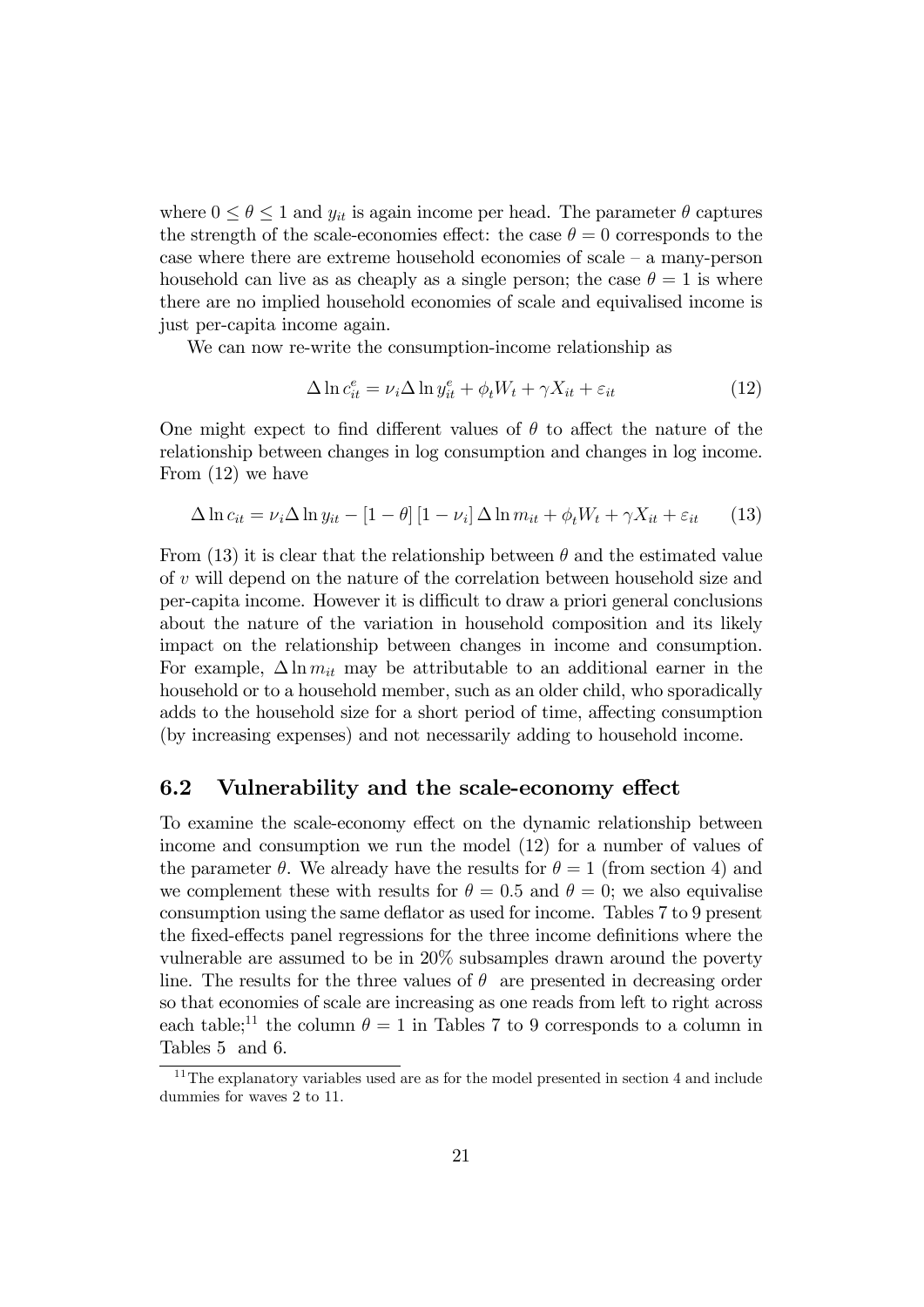|                    |                                            | symmetric                    |                     |                      | asymmetric              |                     |  |  |
|--------------------|--------------------------------------------|------------------------------|---------------------|----------------------|-------------------------|---------------------|--|--|
| $\theta$ :         | 1.0                                        | 0.5                          | 0.0                 | 1.0                  | 0.5                     | 0.0                 |  |  |
| dlmnincpc          | $0.03595^{\dagger}$                        | $0.04706*$                   | $0.07658*$          | $0.03291^{\dagger}$  | $0.04198*$              | $0.09113*$          |  |  |
| $d$ wave $2$       | $-1.97733*$                                | $-2.03261*$                  | $-2.07890*$         | $-2.01541*$          | $-2.03003*$             | $-2.06729*$         |  |  |
| dwaye3             | $0.07342^{\dagger}$                        | $0.04024^{\frac{1}{4}}$      | 0.02135             | 0.04874              | $0.05747^{\dagger}$     | $0.04430^{1}$       |  |  |
| dwave4             | 0.02601                                    | $0.04643^{\frac{1}{4}}$      | 0.00209             | 0.01527              | $0.05797^{\dagger}$     | $-0.01411$          |  |  |
| dwave <sub>5</sub> | $0.06695^{\dagger}$                        | $0.04894^{\dagger}$          | 0.01894             | $0.05921^{\ddagger}$ | 0.05987                 | 0.02617             |  |  |
| dwaye <sub>6</sub> | 0.04079                                    | 0.00947                      | $-0.02767$          | 0.02832              | 0.02979                 | $-0.02829$          |  |  |
| dwave8             | $0.08388*$                                 | $0.09331*$                   | $0.04639^{\dagger}$ | $0.07503^{\dagger}$  | $0.09413*$              | $0.06027^{\dagger}$ |  |  |
| dwaye9             | 0.00949                                    | 0.01261                      | $-0.02625$          | 0.02488              | 0.02731                 | $-0.03288$          |  |  |
| $d$ wave $10$      | 0.03855                                    | 0.02337                      | $-0.01462$          | 0.01955              | $0.03973^*$             | 0.00718             |  |  |
| $d$ wave $11$      | 0.00718                                    | $0.05619^{\dagger}$          | 0.00757             | $-0.00956$           | $0.06004^{\dagger}$     | 0.01145             |  |  |
| nkids              | $-0.07929*$                                | $-0.01530$                   | 0.02343             | $-0.07325*$          | $-0.02557$ <sup>‡</sup> | $0.03497^{\dagger}$ |  |  |
| nwage              | $-0.08468*$                                | $-0.02300^{\frac{1}{4}}$     | 0.00561             | $-0.08620*$          | $-0.02300^+$            | 0.01949             |  |  |
| const              | $0.20139*$                                 | 0.01360                      | $-0.00281$          | $0.24685*$           | 0.01201                 | $-0.01480$          |  |  |
| Notes.             | Significant at the $1\%$ level<br>$\ast$ : |                              |                     |                      |                         |                     |  |  |
|                    | Significant at the $5\%$ level<br>t:       |                              |                     |                      |                         |                     |  |  |
|                    | ‡:                                         | Significant at the 10% level |                     |                      |                         |                     |  |  |

Table 7: Vulnerablity model: equivalised monthly gross income

In the modified model (12) it is clear once again that the  $\nu$  coefficient is significant for gross income (Table 7) but not for net income, monthly or annual (Tables 8 and 9); this conclusion applies to both symmetric and asymmetric samples.<sup>12</sup> Furthermore for gross income waves 2 and 8 are particularly significant. Clearly the conclusions drawn from the simple per-capita model discussed in sections 4 and 5 are robust to changing the assumptions about scale economies.<sup>13</sup>

Now let us examine in more detail the effect of altering the assumed size of scale economies as captured by the parameter  $\theta$ . The most striking result is that, for each implementation of the gross-income model, as the value of  $\theta$  decreases, the level of significance of the vulnerability coefficient improves and the size of the coefficient also increases. We also find that, with few exceptions, the significance of the household characteristics (which both relate to household size) and of the wave dummies drops with increasing economies of scale.<sup>14</sup> The effect of  $\theta$  on the size and significance of the

 $12$ It also holds whether or not household characteristics are included as regressors.

<sup>13</sup>We carried out a further robustness test, discussed in Appendix C

<sup>&</sup>lt;sup>14</sup>There principal exception to this is the case of net monthly income for values of  $\theta$ between 0 and 0:5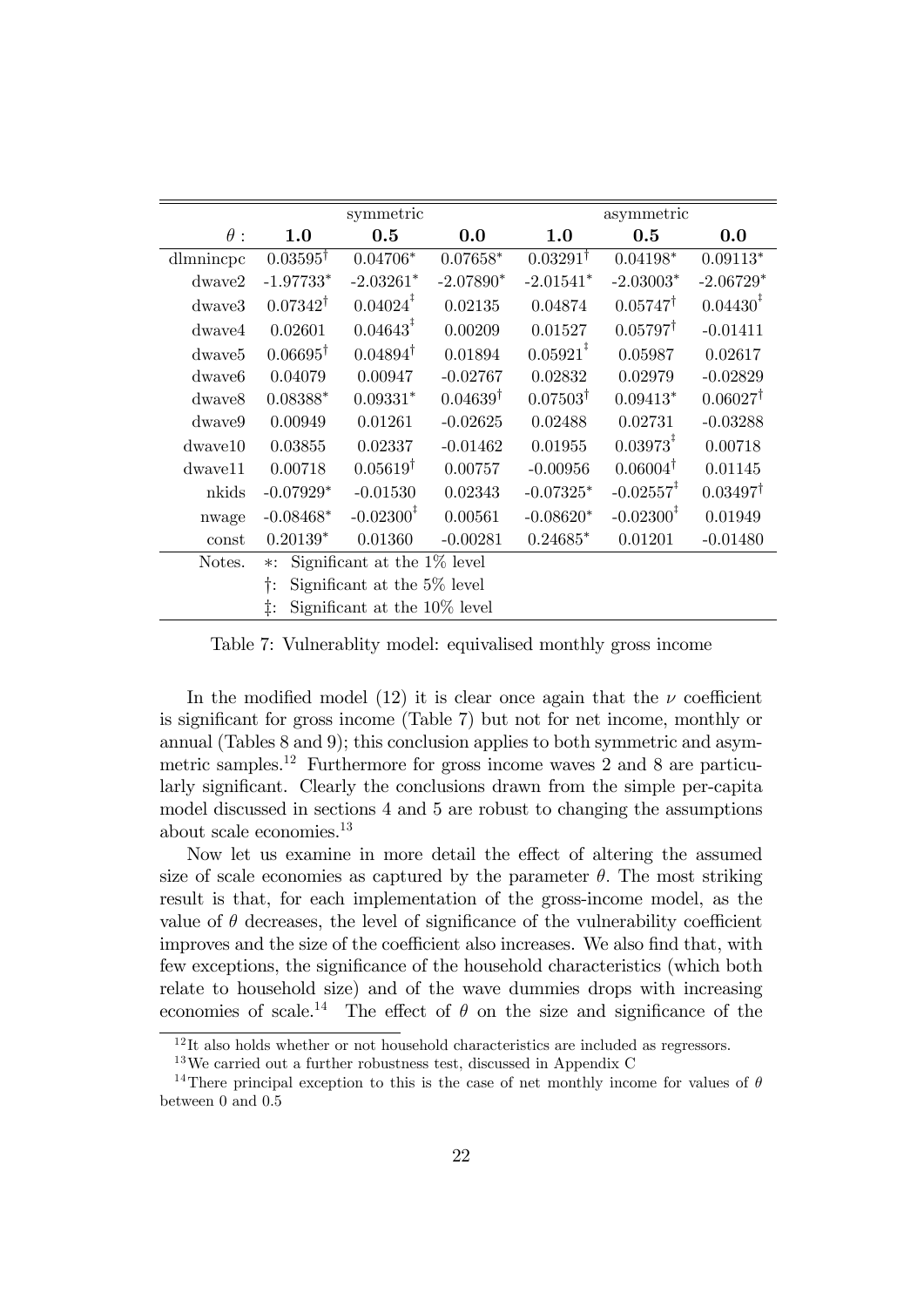|                    |                                            | symmetric                    |              |                     | asymmetric              |             |
|--------------------|--------------------------------------------|------------------------------|--------------|---------------------|-------------------------|-------------|
| $\theta:$          | 1.0                                        | 0.5                          | 0.0          | 1.0                 | 0.5                     | 0.0         |
| dlhhnetipc         | 0.00460                                    | 0.00086                      | $-0.00011$   | 0.00859             | $-0.00251$              | $-0.00469$  |
| $d$ wave $2$       | $-2.02700*$                                | $-2.10767*$                  | $-2.12709*$  | $-2.05541*$         | $-2.09426*$             | $-2.13198*$ |
| dwaye3             | $0.06852^{\dagger}$                        | $0.04324$ <sup>+</sup>       | 0.01745      | 0.06638             | $0.07477*$              | 0.02910     |
| dwaye4             | 0.01237                                    | 0.02527                      | 0.02906      | 0.03083             | $0.05237^{\dagger}$     | 0.00702     |
| dwaye <sub>5</sub> | 0.03828                                    | $0.03910^{\ddagger}$         | 0.00959      | $0.06664^{\dagger}$ | $0.06129*$              | 0.00607     |
| dwaye <sub>6</sub> | 0.03925                                    | 0.02662                      | 0.00035      | 0.03909             | $0.03827^*$             | $-0.02078$  |
| dwaye8             | 0.05353                                    | $0.05752^{\dagger}$          | 0.03433      | $0.06552^{\dagger}$ | $0.06507*$              | 0.03243     |
| dwaye9             | 0.01120                                    | 0.03098                      | 0.00076      | 0.02863             | $0.05350^{\dagger}$     | 0.00740     |
| $d$ waye $10$      | $-0.00088$                                 | 0.00906                      | $-0.00845$   | 0.02148             | $0.04542^{\dagger}$     | $-0.01600$  |
| dwaye11            | 0.02491                                    | $0.03886^{\ddagger}$         | 0.01272      | 0.03895             | $0.05527^{\dagger}$     | 0.02814     |
| nkids              | $-0.07082*$                                | $-0.02428$ <sup>‡</sup>      | 0.00752      | $-0.05769*$         | $-0.03130^{\dagger}$    | $0.04903*$  |
| nwage              | $-0.07695*$                                | $-0.02473^{\dagger}$         | $0.04216*$   | $-0.07185*$         | $-0.01921$ <sup>‡</sup> | $0.07996*$  |
| const              | $0.19105*$                                 | $0.04957^*$                  | $-0.04500^*$ | $0.16880*$          | 0.03162                 | $-0.10973*$ |
| Notes.             | Significant at the $1\%$ level<br>$\ast$ : |                              |              |                     |                         |             |
|                    | Significant at the $5\%$ level<br>†:       |                              |              |                     |                         |             |
|                    | ţ.                                         | Significant at the 10% level |              |                     |                         |             |

Table 8: Vulnerablity model: equivalised monthly net income

coefficients of the Wave dummies depends on the income definition. Of the two types of subsamples around the poverty line, the asymmetric sample around the poverty reveals the greater sensitivity to household characteristics and economy-wide shocks.

### 7 Conclusion

Are UK households "vulnerable"? In this paper we have addressed this question by attaching to vulnerability the standard economic meaning in terms of income and consumption risk that has been developed in the recent literature. Panel regression methods are used to identify those households for which income instability is translated into instability of consumption and welfare. This reveals that vulnerability is associated with year-specific dummies that capture aggregate shocks to the economy; the size and composition of the household which affect vulnerability dynamics are important, but they may either magnify or offset the effect of the income fluctuations. Above all, however, the income definition is crucial: expenditure changes significantly track income changes when "income" means monthly gross income; but the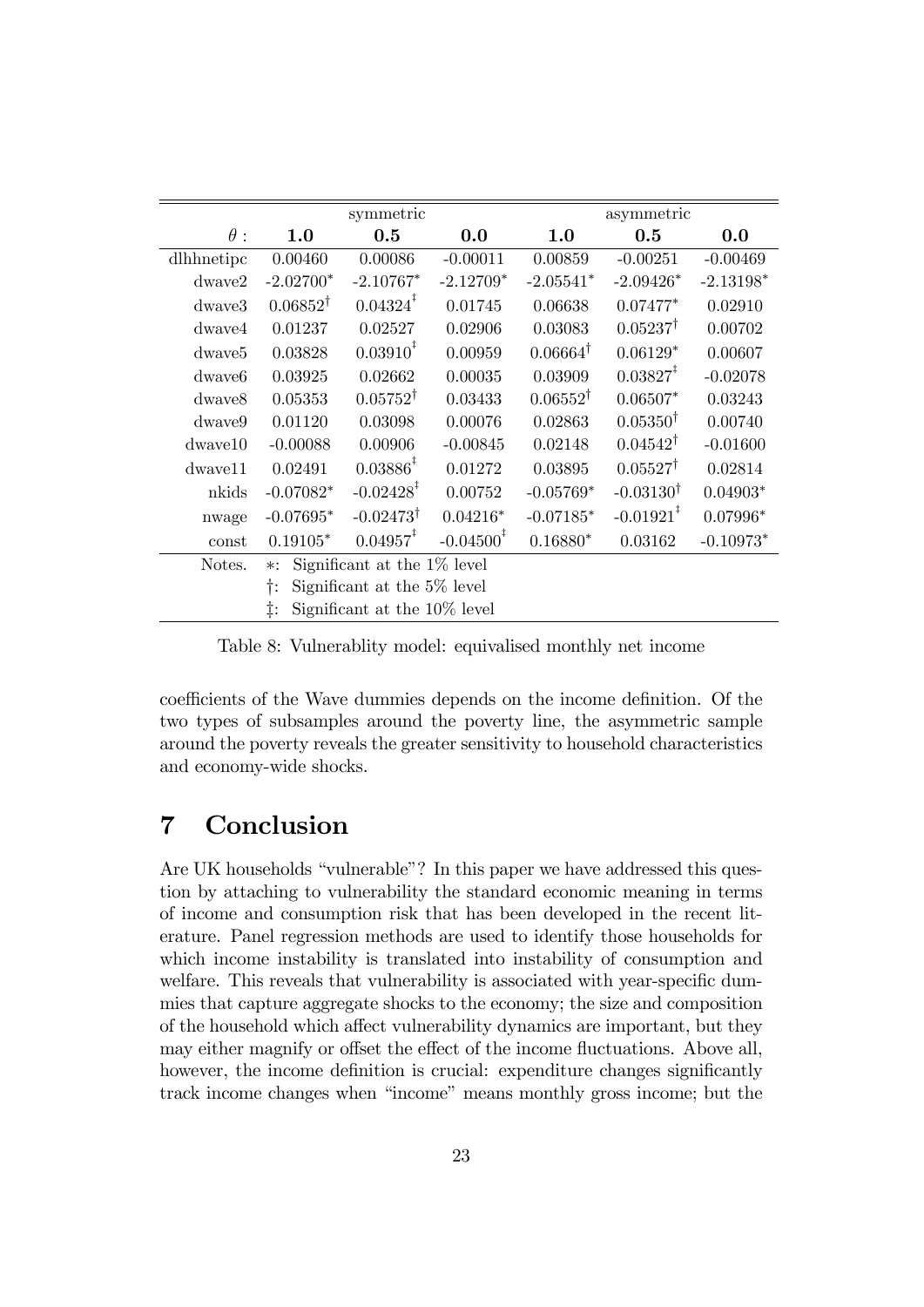|                    |                                          | symmetric                     |             |             | asymmetric              |                     |
|--------------------|------------------------------------------|-------------------------------|-------------|-------------|-------------------------|---------------------|
| $\theta$ :         | 1.0                                      | 0.5                           | 0.0         | 1.0         | 0.5                     | 0.0                 |
| dlhhynetipc        | 0.00009                                  | $-0.00039$                    | 0.00083     | $-0.00323$  | 0.00157                 | 0.00076             |
| $d$ waye $2$       | $-1.98453*$                              | $-2.09503*$                   | $-2.06424*$ | $-2.07215*$ | $-2.10378*$             | $-2.07559*$         |
| $d$ wave $3$       | $0.06500^{\dagger}$                      | $0.03855$ <sup>#</sup>        | 0.01417     | 0.03447     | 0.02971                 | 0.03460             |
| $d$ wave $4$       | $0.05843^{\ddagger}$                     | 0.03131                       | 0.02897     | 0.01896     | $0.04003^{\frac{1}{4}}$ | $0.04654^{\dagger}$ |
| dwaye <sub>5</sub> | 0.03568                                  | 0.02085                       | 0.01523     | 0.00025     | 0.01185                 | 0.01422             |
| dwaye <sub>6</sub> | 0.02976                                  | 0.03390                       | 0.01627     | $-0.00038$  | 0.01676                 | 0.02840             |
| dwaye8             | $0.07725^{\dagger}$                      | $0.04527^{\dagger}$           | 0.03148     | 0.03169     | $0.04015$ <sup>‡</sup>  | $0.04382^*$         |
| dwaye9             | 0.00702                                  | 0.01268                       | 0.00336     | $-0.02827$  | $-0.00170$              | 0.01535             |
| $d$ waye $10$      | 0.01776                                  | 0.01365                       | $-0.02425$  | $-0.01400$  | 0.00602                 | $-0.01034$          |
| dwaye11            | 0.02492                                  | 0.01911                       | 0.01263     | $-0.02951$  | 0.01606                 | 0.02426             |
| nkids              | $-0.06527*$                              | $-0.01162$                    | 0.01917     | $-0.05332*$ | $-0.01726$              | 0.01367             |
| nwage              | $-0.07293*$                              | $-0.01940^*$                  | 0.01052     | $-0.06954*$ | $-0.02662^{\dagger}$    | 0.00845             |
| const              | $0.17439*$                               | 0.03938                       | $-0.01664$  | $0.19952*$  | $0.05979^{\dagger}$     | $-0.02066$          |
| Notes.             | Significant at the 1\% level<br>$\ast$ : |                               |             |             |                         |                     |
|                    | t:                                       | Significant at the 5% level   |             |             |                         |                     |
|                    | ţ.                                       | Significant at the 10\% level |             |             |                         |                     |

Table 9: Vulnerability model for equivalised incomes; household annual net income only.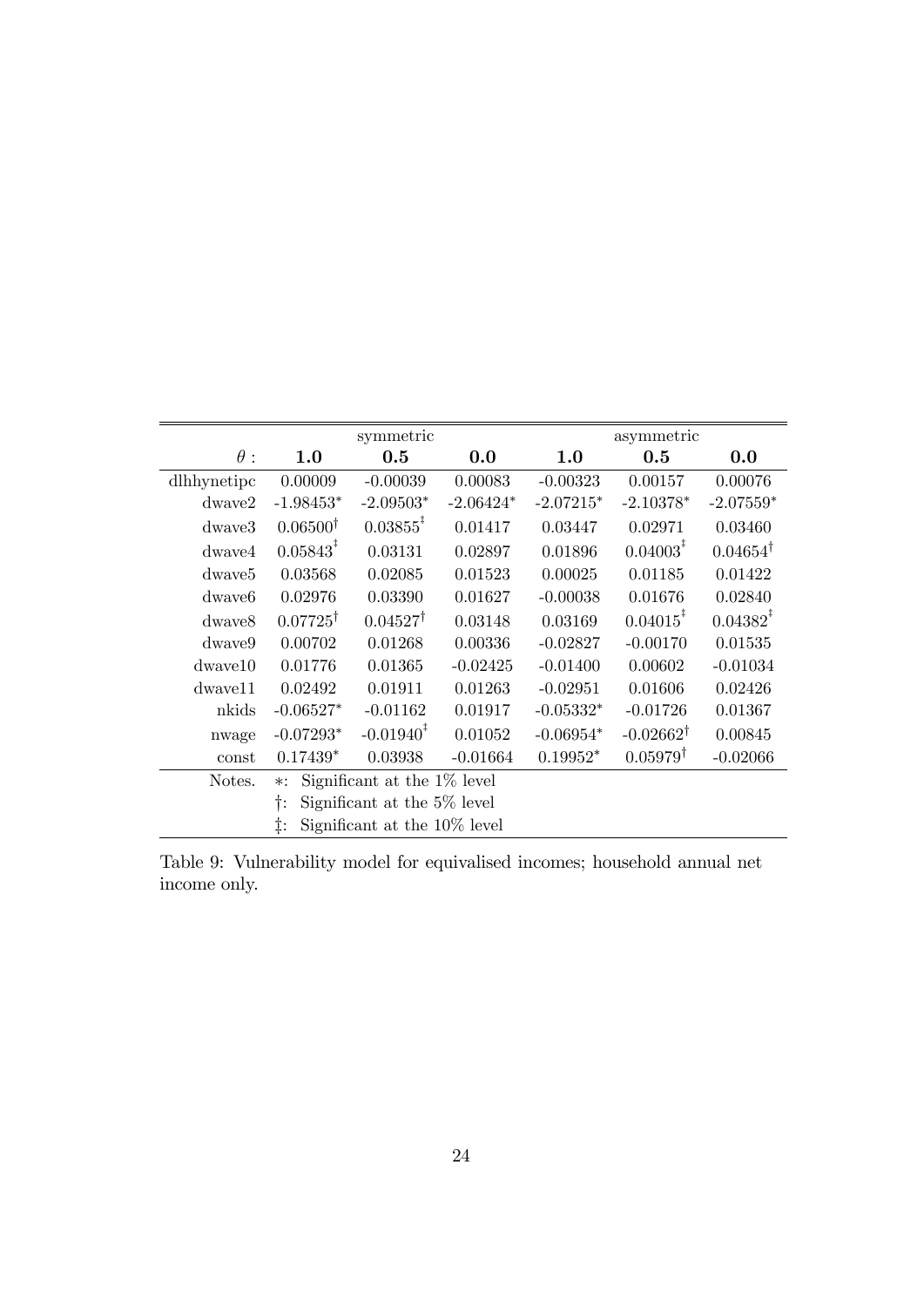vulnerability relationship defined for net income is less clear.

It is tempting to interpret vulnerability in terms of the income-consumption relationship within one particular part of the distribution, but this may be a mistake. The subsamples in the zone around the poverty line  $-$  symmetric and asymmetric  $\sim$  certainly exhibit vulnerability although the pattern differs somewhat depending on the way the poverty zone is defined and whether we pose the question in terms of  $\langle \hat{spz} \rangle$  ("starts in poverty zone") or  $\langle \hat{epz} \rangle$  ("ever in poverty zoneî). But there is evidence of vulnerability well away from the poverty zone too as a detailed analysis of quantile groups and of individualhousehold vulnerability reveals.

The estimated relationships are robust to assumptions about household economies of scale and to the elimination of outliers from the data. Vulnerability is not just an artefact of model specification.

### References

- Amin, S., A. S. Rai, and G. Topa (2003). Does microcredit reach the poor and vulnerable? evidence from northern Bangladesh. Journal of Development Economics 70, 59–82.
- Bane, M. J. and D. T. Ellwood (1986). Slipping into and out of poverty: The dynamics of spells. Journal of Human Resources  $21, 1-23$ .
- Bardasi, E. and S. P. Jenkins (2004). Documentation for derived current and annual net household income variables. mimeo, Institute for Social and Economic Research, University of Essex, Colchester CO4 3SQ.
- Blundell, R. and I. Preston (1998). Consumption inequality and income uncertainty. Quarterly Journal of Economics 113, 603–639.
- Buhmann, B., L. Rainwater, G. Schmaus, and T. Smeeding (1988). Equivalence scales, well-being, inequality and poverty: Sensitivity estimatesacross ten countries using the Luxembourg Income Study (LIS) database. Review of Income and Wealth  $34$ , 115–142.
- Chaudhuri, S., J. Jalan, and S. Suryahadi (2002). Assessing household vulnerability to poverty from cross-sectional data: A methodology and estimates from Indonesia. Department of Economics Discussion Paper Series 0102-52, Columbia University, New York, NY 10027.
- Deaton, A. and C. Paxson (1994). Intertemporal choice and inequality. Journal of Political Economy 102, 437-467.
- Deaton, A. S. (1997). The Analysis of Household Surveys. Baltimore, Maryland: Johns Hopkins Press for the World Bank.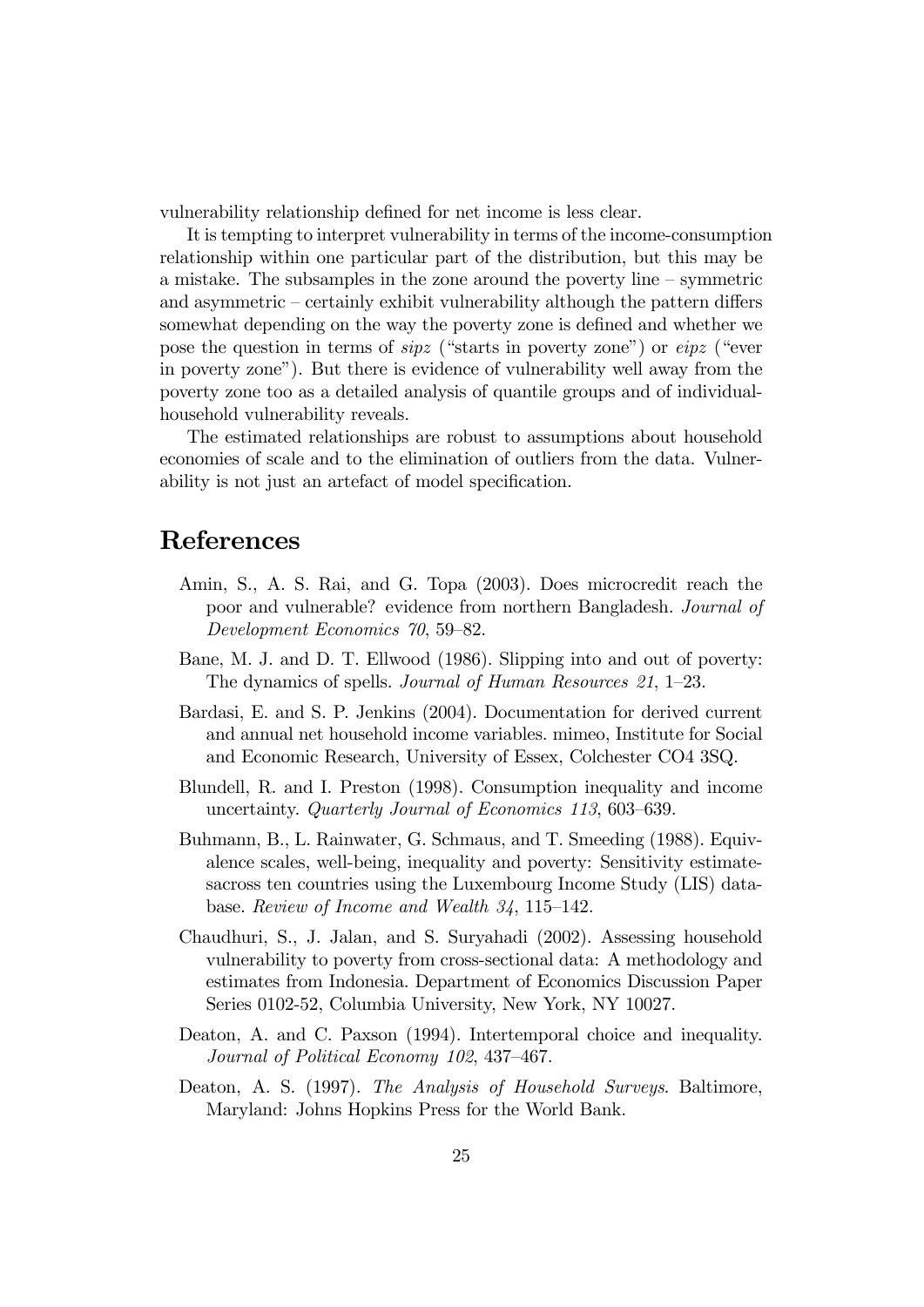- Dercon, S. and P. Krishnan (2002). Vulnerability, seasonality and poverty in Ethiopia. Journal of Development Studies 36, 25–53.
- Japelli, T. and L. Pistaferri (2006). Intertemporal choice and consumption mobility. Journal of the European Economic Association  $\lambda$ , 75–115.
- Jenkins, S. (2000). Modelling household income dynamics. Journal of Population Economics 12, 529-567.
- Ligon, E. and L. Schechter (2003). Measuring vulnerability. Economic Journal. 113, C95-C102.
- Meghir, C. and L. Pistaferri (2004). Income variance dynamics and heterogeneity. *Econometrica.* 72, 1-32.
- Ramos, X. and R. Schluter (2006). Subjective income expectations and income risk. IZA Discussion Paper 1950, Institute for the Study of Labor (IZA).
- Townsend, R. M. (1994). Risk and insurance in village India. Economet $rica 62, 539-591.$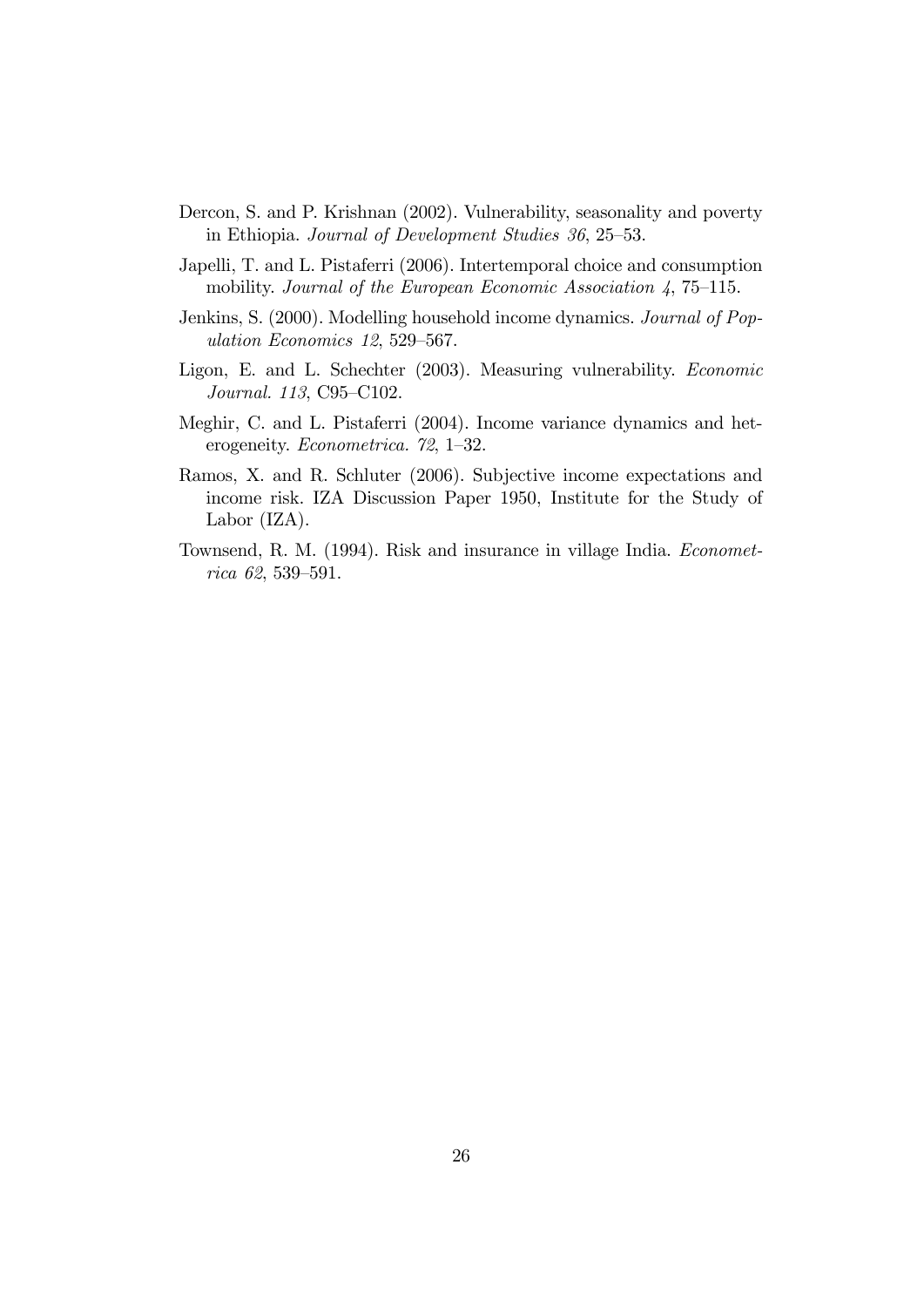### A Net incomes

In this section we discuss the derivation of the estimates of net income, as described in Bardasi and Jenkins (2004). The following definitions are provided.

Total household net income = Total household labour income

+Total household investment

+Total household pension income

+Total household benefit income

+Total household transfer income

+Local Taxes.

Total household labour income is estimated in the following manner:

Total household labour income = Total household gross labour earnings - Deductions, where

Total household gross labour earnings  $=$  Head of household (hoh): gross earnings from employment

+Spouse of hoh (where present): gross earnings from employment

+Hoh: gross earnings from self employment

+Spouse of hoh (where present): gross earnings from self employment

+Other gross labour income (earnings of other household members + occasional earnings of head & spouse if they have no main job).

Deductions: Income  $tax +$  national insurance contributions  $+$  pension contributions of all household members.

The definition of annual net household income is very similar to that for the current net household income variable, except for the following exceptions. First, local taxes are not deducted from income. Second, it is related to the income reference period. Annual net income refer to the 12 months interval up to September 1 of the year of the relevant interview wave. For example the wave 6 annual income variables refer to the period 01.09.95 until 31.08.96. Third, annual net income does not include earnings from a second job (whereas they are included in current net income).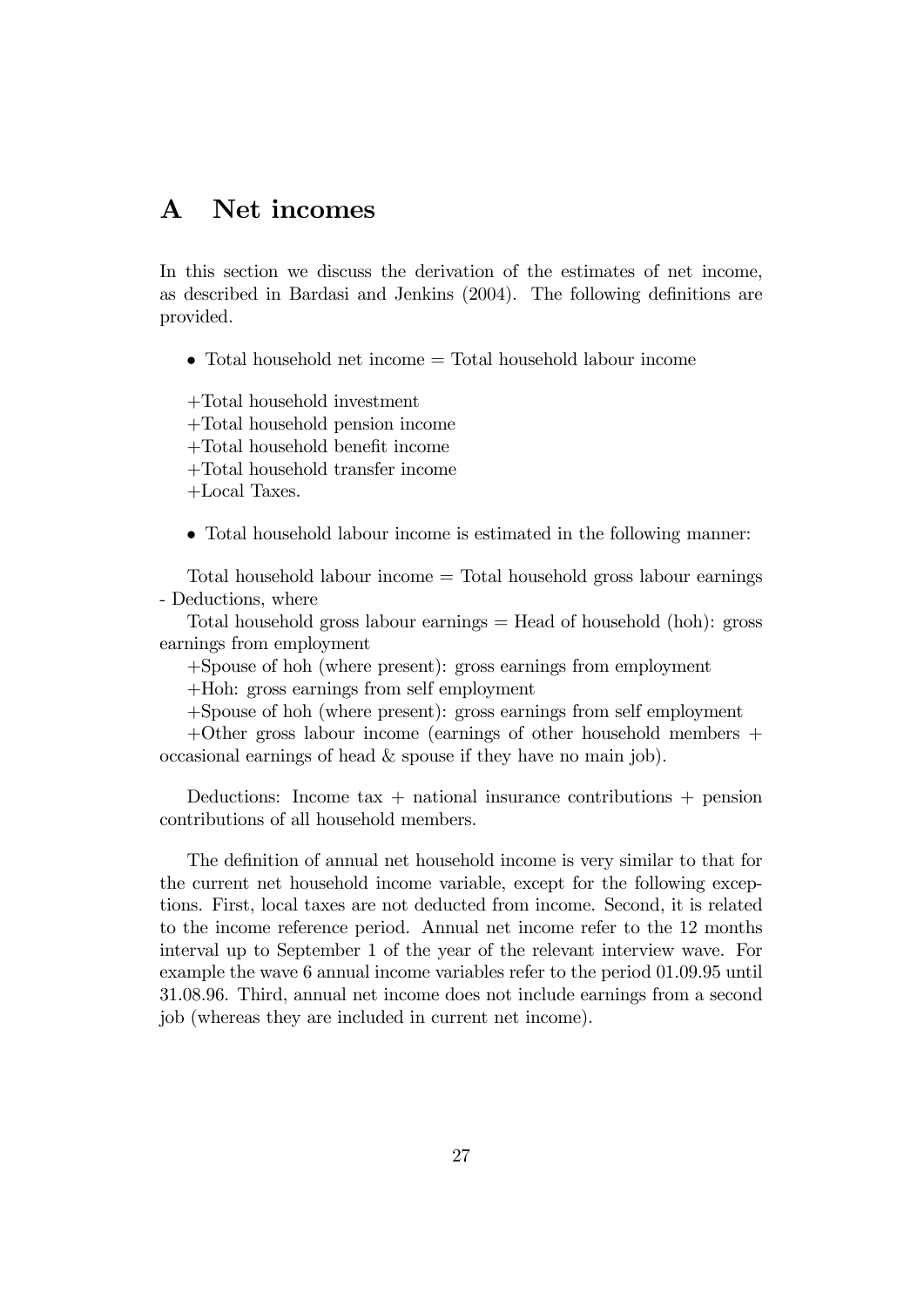#### A.1 Legend of Variables

The variables used in the empirical analysis are the following:

xpfoodmnpc: expenditure on food, monthly, per capita

mnincpc: monthly income, gross, per capita

hhnetipc: monthly income, net, per capita

hhynetipc: annual income, net, per capita

dlxpfoodmnpc: changes in log expenditure, monthly, per capita, between time t and  $t - 1$ .

dlmnincpc: changes in log income, monthly gross, per capita, between time t and  $t-1$ .

dlhhnetipc: changes in log income, monthly net, per capita, between time t and  $t-1$ .

dlhhynetipc: changes in log income, annual net, per capita, between time t and  $t-1$ .

nkids: number of children in household

nwage: number of employable members of household.

All variables used are estimated at 2000 prices.

### B Robustness: GLS estimates

As a further check on our approach using fixed-effect panel regressions we also estimated the model using GLS, to account for heteroscedastic errors. The interesting feature observed with the GLS estimates is that there are some instances where we observe significant vulnerability in certain groups that did not exhibit vulnerability before. This is for the net incomes cases; both monthly and annual net income cases. In Table 10 we observe the same results as we did for the panel regressions; the vulnerability coefficient associ-ated with monthly gross income has a greater level of significance compared to that observed in the panel regressions. In Table 11, we have results with the monthly *net* income variable - groups  $20-40$  and  $50-60$  exhibit significant vulnerability, which had shown up as weakly significant with the panel regressions. Likewise, for the annual net income results in Table 12 we observe some weakly significant vulnerability at the upper groups of  $50-60$ ,  $60-70$  and 70-80.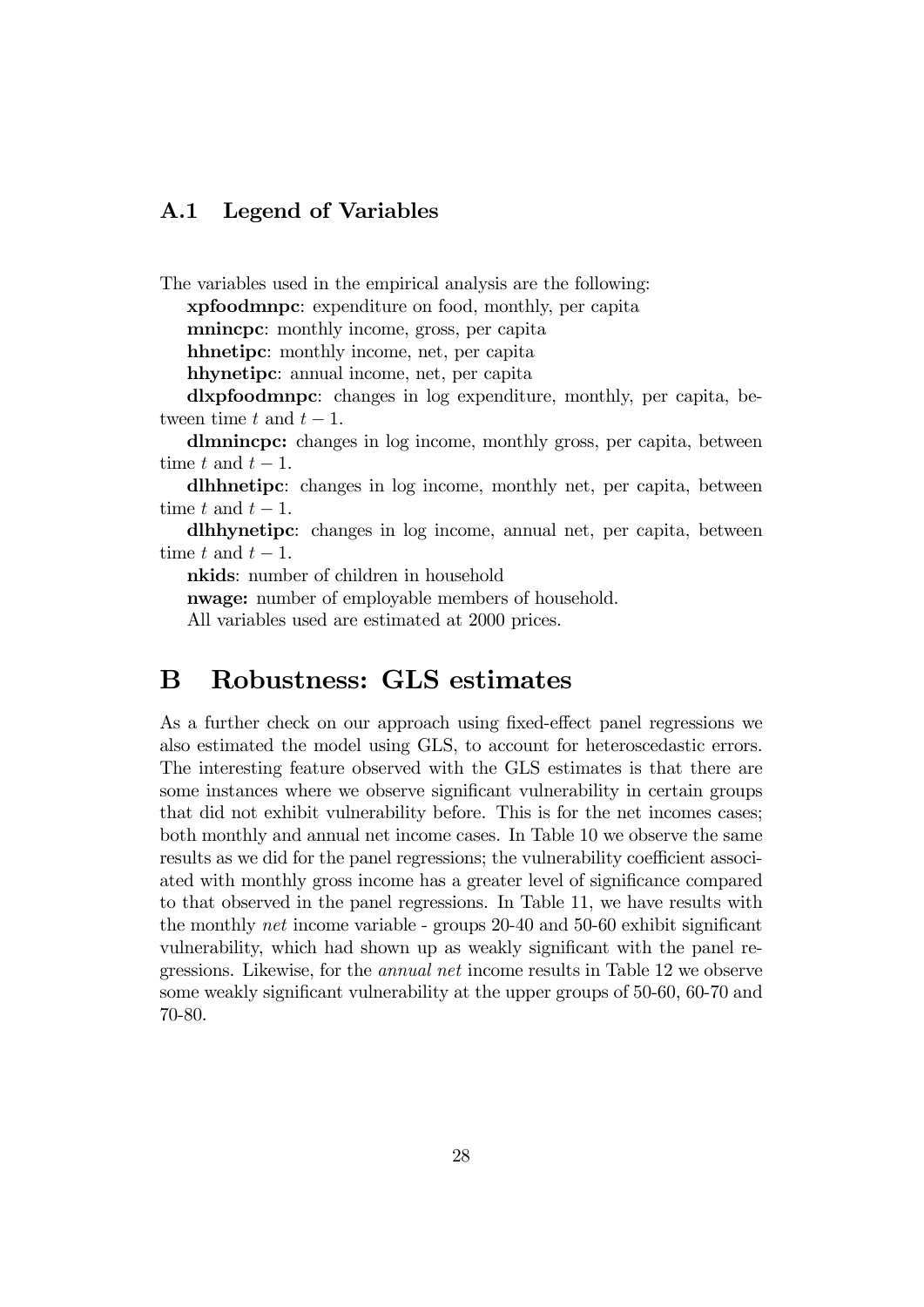| $I_i$ :            | 20-40%                                  | 40-50%                       | 50-60%                | 60-70%               | $70 - 80\%$          |  |
|--------------------|-----------------------------------------|------------------------------|-----------------------|----------------------|----------------------|--|
| dlmnincpc          | $0.02237^{\dagger}$                     | $0.02803^{\dagger}$          | $0.04237*$            | $0.04939*$           | $0.05190*$           |  |
| $d$ waye $2$       | $-2.03994*$                             | $-2.0219*$                   | $-2.05912*$           | $-2.0439*$           | $-2.04523*$          |  |
| dwaye3             | $0.02582^{\ddagger}$                    | 0.02934                      | 0.00112               | 0.00177              | 0.01935              |  |
| $d$ waye $4$       | $0.03479^{\dagger}$                     | 0.00638                      | 0.03159               | $0.04091^{\dagger}$  | $0.03751^{\ddagger}$ |  |
| dwaye <sub>5</sub> | $0.02935^{\dagger}$                     | 0.02488                      | 0.00822               | 0.00555              | 0.02301              |  |
| dwave <sub>6</sub> | $0.03337^{\dagger}$                     | 0.02171                      | $-0.01926$            | $0.03224^{\ddagger}$ | 0.02786              |  |
| dwaye8             | $0.07271*$                              | $0.05084*$                   | $0.08098*$            | $0.05259*$           | $0.06651*$           |  |
| $d$ waye $9$       | 0.01707                                 | 0.01802                      | $-0.03422^{\ddagger}$ | 0.00148              | 0.00779              |  |
| $d$ waye $10$      | $0.03292^{\dagger}$                     | 0.02056                      | 0.02079               | 0.00290              | 0.01267              |  |
| dwaye11            | $0.04022*$                              | 0.01945                      | $-0.00899$            | 0.00230              | $0.03547^{\ddagger}$ |  |
| nkids              | $-5.1E-05$                              | $-0.00893^{\ddagger}$        | $-0.00597$            | $-0.00318$           | $-0.00309$           |  |
| nwage              | $-0.00533$                              | $0.00812^{\ddagger}$         | 0.00032               | $-0.00292$           | $-0.00384$           |  |
| cons               | 0.00075                                 | $-0.00326$                   | 0.02172               | 0.01045              | 0.00162              |  |
| <b>Notes</b>       | Significant at the 1% level<br>$\ast$ : |                              |                       |                      |                      |  |
|                    | Significant at the 5% level<br>Ť:       |                              |                       |                      |                      |  |
|                    | ţ.                                      | Significant at the 10% level |                       |                      |                      |  |

Table 10: Vulnerability model for selected quantiles- GLS estimates; monthly gross income only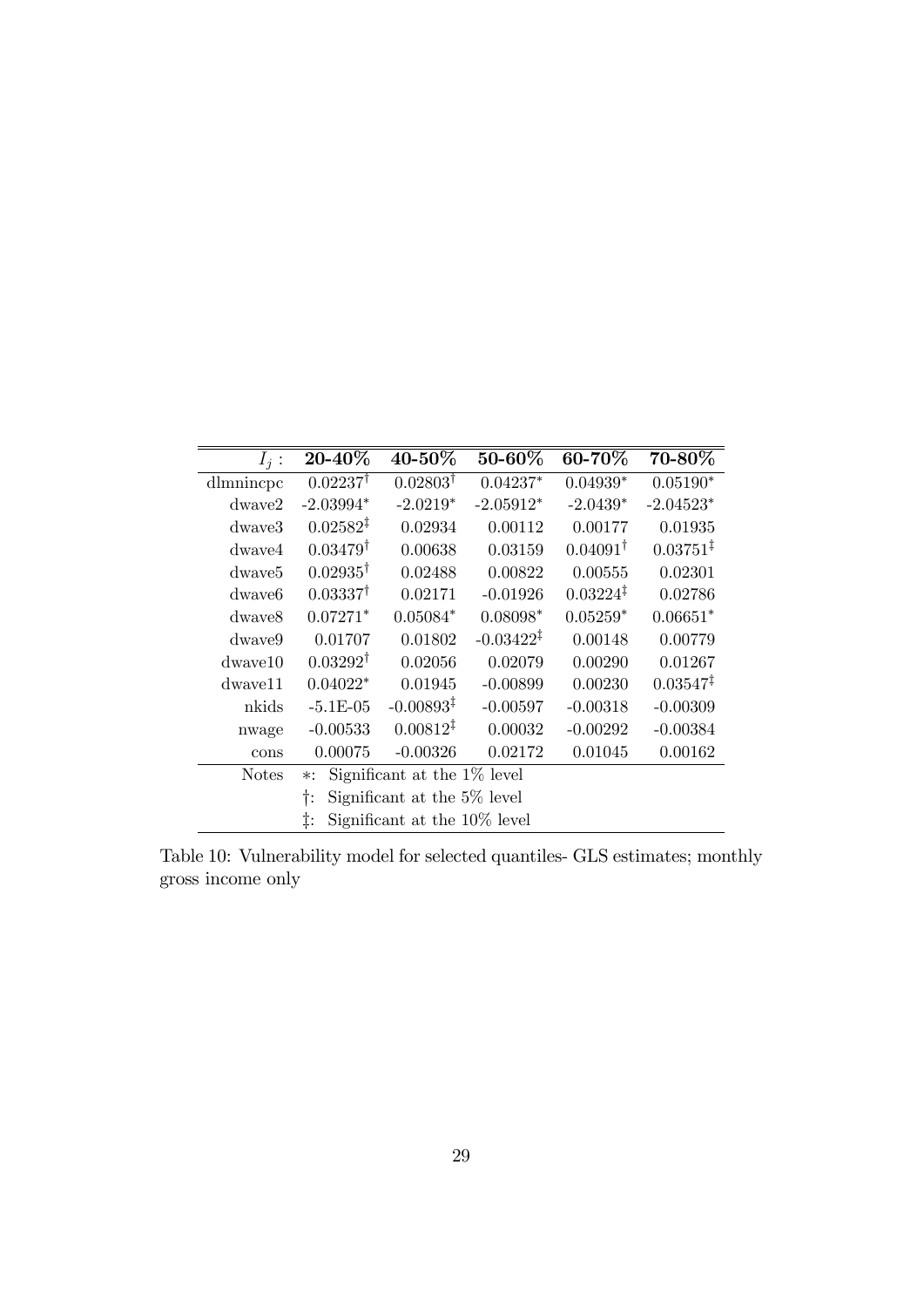| $I_i$ :            | 20-40%                            | 40-50%                         | 50-60%               | 60-70%              | 70-80%               |  |
|--------------------|-----------------------------------|--------------------------------|----------------------|---------------------|----------------------|--|
| dlhhnetipc         | $0.00730*$                        | 0.00309                        | $0.01057*$           | $-0.00143$          | $-0.00785$           |  |
| $d$ waye $2$       | $-2.09513*$                       | $-2.0918*$                     | $-2.09919*$          | $-2.07759*$         | $-2.00372*$          |  |
| $d$ waye $3$       | $0.03939*$                        | 0.01965                        | $0.03727^{\ddagger}$ | $0.05586*$          | $0.07287*$           |  |
| $d$ waye $4$       | 0.01902                           | $0.05729*$                     | $0.03725^{\ddagger}$ | 0.02331             | $0.06283*$           |  |
| dwave <sub>5</sub> | $0.03216^{\dagger}$               | 0.01501                        | 0.03155              | 0.02813             | $0.08174*$           |  |
| dwaye <sub>6</sub> | $0.02847^{\dagger}$               | $0.04749^{\dagger}$            | 0.01499              | 0.02305             | 0.02916              |  |
| dwaye8             | $0.06868*$                        | $0.06040*$                     | $0.06929*$           | $0.08271*$          | $0.07015*$           |  |
| $d$ waye $9$       | 0.02249                           | 0.01606                        | $0.04631^{\dagger}$  | $-0.00956$          | $0.04952^{\dagger}$  |  |
| $d$ wave $10$      | $0.02801^{\ddagger}$              | 0.03106                        | 0.03112              | $0.04161^{\dagger}$ | $0.04598^{\ddagger}$ |  |
| dwaye11            | $0.02639^{\ddagger}$              | 0.02543                        | 0.03164              | 0.02715             | $0.07768*$           |  |
| nkids              | $-0.00298$                        | $-0.00188$                     | $-0.00468$           | $-0.00303$          | $-0.01243$           |  |
| nwage              | $-0.00158$                        | $-0.00347$                     | 0.00027              | $-0.00507$          | $-0.00485$           |  |
| cons               | 0.00264                           | 0.00798                        | $-0.00287$           | $-0.00184$          | $-0.01990$           |  |
| <b>Notes</b>       | ∗:                                | Significant at the $1\%$ level |                      |                     |                      |  |
|                    | Significant at the 5% level<br>t: |                                |                      |                     |                      |  |
|                    | ţ.                                | Significant at the 10% level   |                      |                     |                      |  |

Table 11: Vulnerability model for selected quantiles - GLS estimates; monthly net income only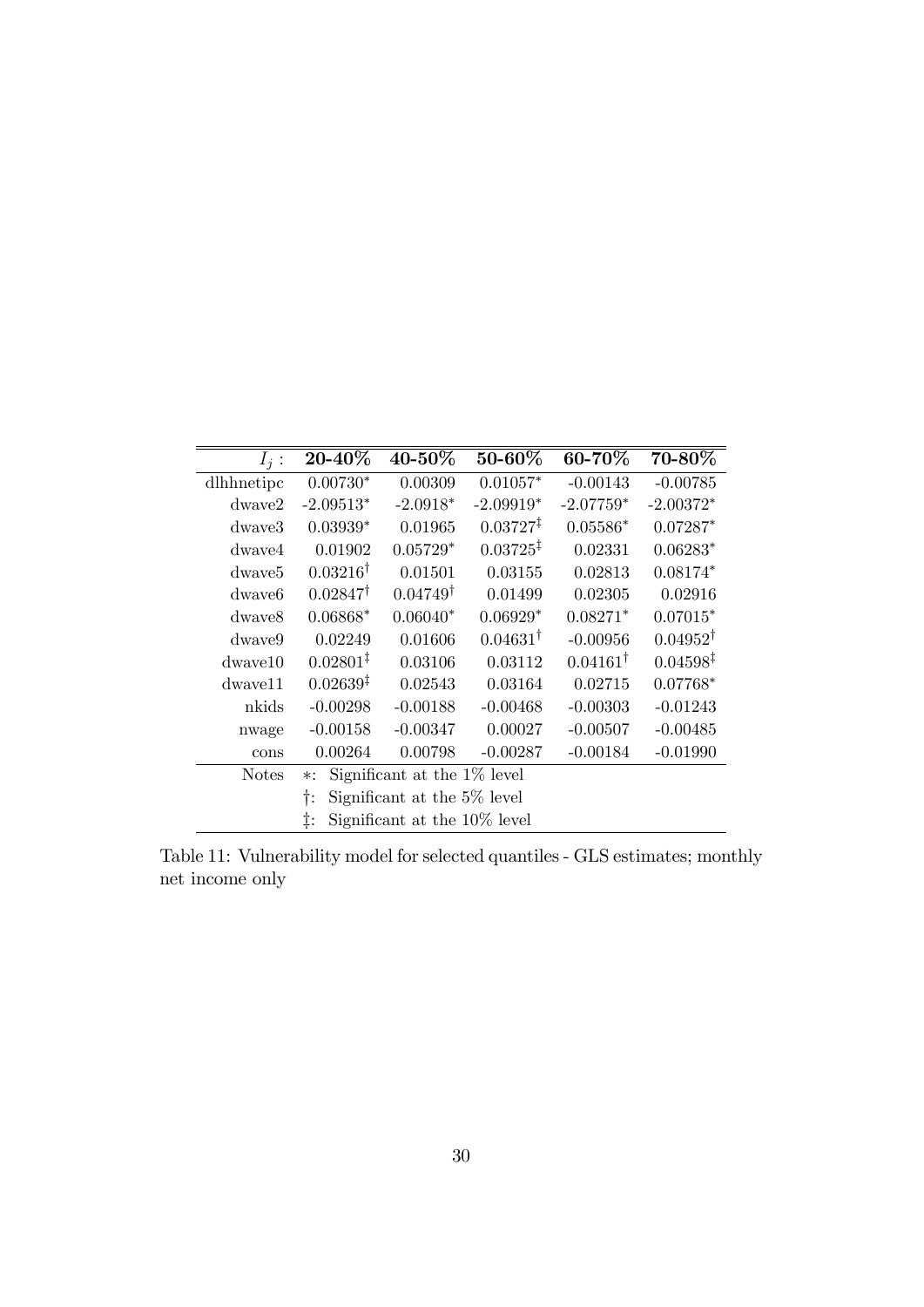| $I_i$ :            | 20-40%                                     | 40-50%                | 50-60%                | 60-70%               | 70-80%               |  |  |
|--------------------|--------------------------------------------|-----------------------|-----------------------|----------------------|----------------------|--|--|
| dlhhynetipc        | 0.00294                                    | 0.00362               | $0.01017^{\dagger}$   | $0.00669^{\ddagger}$ | $0.00974^{\dagger}$  |  |  |
| $d$ waye $2$       | $-2.12169*$                                | $-2.04946*$           | $-2.0297*$            | $-2.06286*$          | $-2.00813*$          |  |  |
| dwaye3             | 0.00514                                    | $0.03881^{\ddagger}$  | 0.02925               | $0.03744^{\dagger}$  | $0.04072^{\ddagger}$ |  |  |
| $d$ waye $4$       | 0.01799                                    | 0.03307               | 0.00814               | 0.03037 <sup>‡</sup> | $0.04497^{\dagger}$  |  |  |
| dwaye <sub>5</sub> | 0.01459                                    | 0.02186               | 0.02860               | 0.02291              | $0.05789*$           |  |  |
| dwave <sub>6</sub> | 0.00813                                    | $0.06769*$            | 0.02053               | 0.02276              | $0.04566^{\dagger}$  |  |  |
| dwaye8             | $0.05751*$                                 | $0.06334*$            | $0.08444*$            | $0.07686*$           | $0.06936*$           |  |  |
| dwaye9             | $-0.0105$                                  | 0.03009               | 0.00863               | 0.01460              | $0.04324^{\ddagger}$ |  |  |
| $d$ waye $10$      | 0.02084                                    | 0.03118               | 0.01583               | 0.01490              | $0.05380^{\dagger}$  |  |  |
| dwaye11            | 0.00297                                    | 0.02518               | 0.01986               | 0.02704              | $0.04821^{\dagger}$  |  |  |
| nkids              | $-0.00552^{\ddagger}$                      | $-0.00207$            | $-0.00922^{\ddagger}$ | $0.01028^{\ddagger}$ | 0.00463              |  |  |
| nwage              | $-0.00444$                                 | $-0.00832^{\ddagger}$ | $-0.00128$            | $-0.00387$           | $-0.00315$           |  |  |
| cons               | $0.02936^{\dagger}$                        | 0.00615               | 0.01085               | $-0.01015$           | $-0.02273$           |  |  |
| <b>Notes</b>       | Significant at the $1\%$ level<br>$\ast$ : |                       |                       |                      |                      |  |  |
|                    | Significant at the 5% level<br>Ť:          |                       |                       |                      |                      |  |  |
|                    | Significant at the 10% level<br>‡:         |                       |                       |                      |                      |  |  |

Table 12: Vulnerability model for selected quantiles: GLS estimates; annual net income only

### C Robustness: Treatment of outliers

In case the results might be driven by influential outliers we perform truncations of households from the dataset on the basis of outliers for changes in expenditure - we truncate households for whom changes in log consumption (i.e. dlxpfoodmnpc) is greater than 1 or less than  $-1$ . The truncated subsample results are presented in Tables 13 to 15, where once again we use the standard fixed-effect panel regression method. The most notable result observed is that of the level of significance, and the size of the effect of the Wave 2 dummy, being pulled down significantly all across the models. Comparing the estimates by varying the equivalence parameter  $\theta$ , we can see that the estimates of  $\nu$  remains unchanged compared to the case for the untruncated estimates. For the monthly gross income (mninc) definition, we find that the significance of the  $\nu$  coefficient first falls and then improves as we decrease the value of  $\theta$  from 1 to 0; this is similar to the case observed without any truncations. Likewise, the effects of the wave dummies also remains unchanged  $\sim$  waves 2 and 8 (and for  $\theta = 0.5$ , often wave 11) are significant, as was in the case for the untruncated results. We also find that for the specifications with household characteristics included, the significance goes down from  $\theta$  $= 1$  to 0.5 and then rises again for  $\theta = 0$ . This is particularly pronounced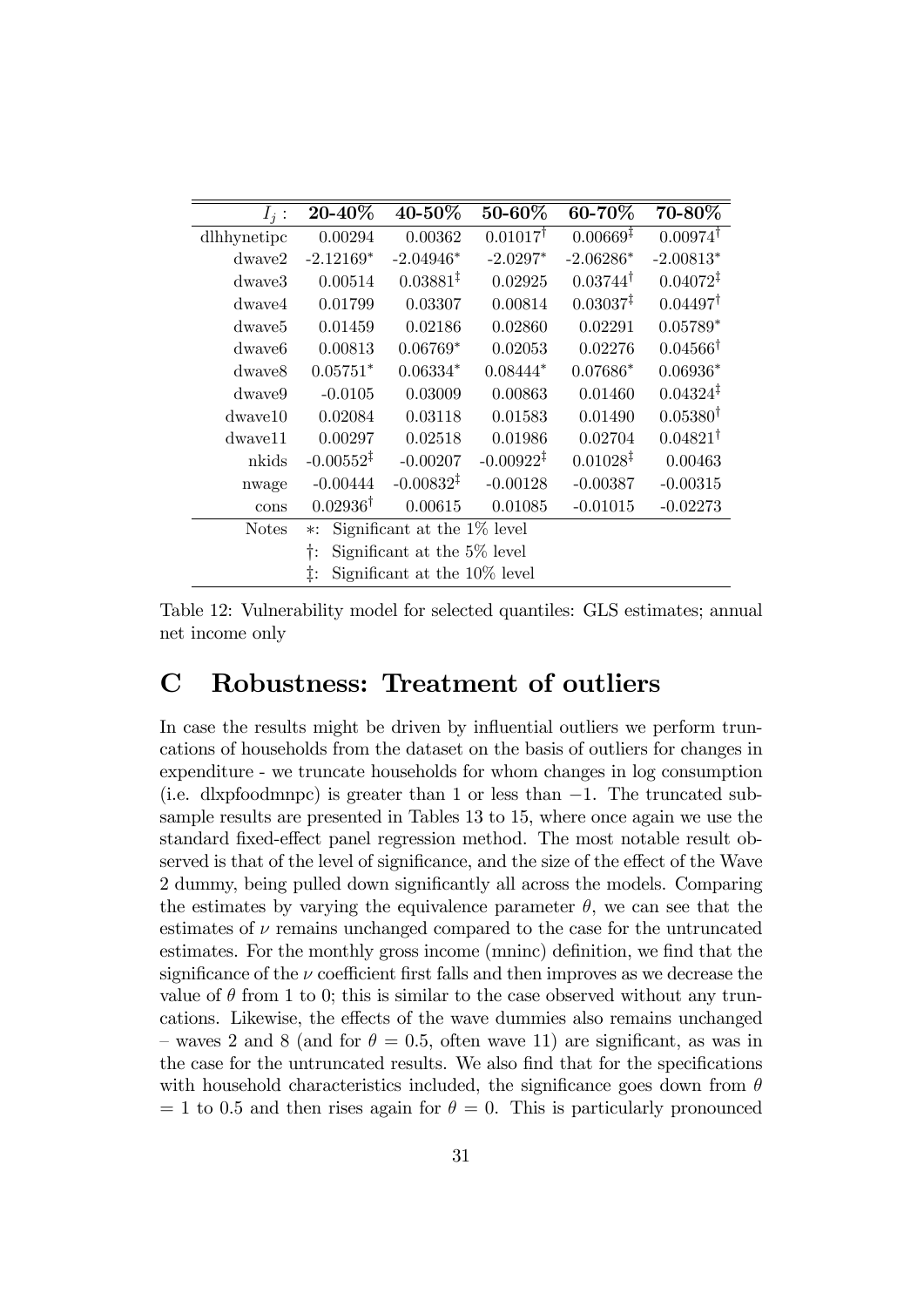for number of children in household, compared to number of employable age members in household, where the level of significance gradually drops as we proceed from models with  $\theta = 1$  to 0. The effects on the other definitions of income are identical. This holds across all sets of symmetric and asymmetric subsamples of 20% of the households around the poverty line for all income definitions. Our main results therefore continue to hold.

|                    | symmetric                               |                         |                     | asymmetric          |                      |                         |  |
|--------------------|-----------------------------------------|-------------------------|---------------------|---------------------|----------------------|-------------------------|--|
| $\theta$ :         | 1.0                                     | 0.5                     | 0.0                 | 1.0                 | 0.5                  | 0.0                     |  |
| dlmnincpc          | $0.03371*$                              | $0.02347^{\ddagger}$    | $0.07153*$          | $0.03283*$          | $0.01625*$           | $0.08175*$              |  |
| dwave2             | $-0.34843^{\dagger}$                    | $-0.62280^{\dagger}$    | $-1.29644*$         | (dropped)           | $-0.77051*$          | $-1.30615*$             |  |
| dwaye3             | 0.02834                                 | $0.03858^*$             | 0.01888             | 0.01769             | $0.04768^{\dagger}$  | $0.04316^{\frac{1}{4}}$ |  |
| $d$ waye $4$       | 0.00095                                 | $0.03838^{\ddagger}$    | $-0.00064$          | 0.00762             | $0.05003^{\dagger}$  | $-0.01557$              |  |
| dwave <sub>5</sub> | $0.04402^{\dagger}$                     | $0.03847^*$             | 0.01612             | $0.05398^{\dagger}$ | 0.04468              | 0.02451                 |  |
| dwave <sub>6</sub> | 0.00767                                 | 0.00781                 | $-0.03047$          | 0.01209             | 0.02635              | $-0.02998$              |  |
| dwave8             | $0.06537*$                              | $0.08538*$              | $0.04967^{\dagger}$ | 0.06518             | $0.08804*$           | $0.05861^{\dagger}$     |  |
| $d$ waye $9$       | $-0.01546$                              | 0.00520                 | $-0.02775$          | 0.01682             | 0.01587              | $-0.03367$              |  |
| $d$ wave $10$      | 0.02876                                 | 0.02653                 | $-0.01553$          | 0.02518             | $0.04535^{\dagger}$  | 0.00638                 |  |
| $d$ wave $11$      | 0.00123                                 | $0.04556^{\dagger}$     | 0.00744             | $-0.00104$          | $0.04994^{\dagger}$  | 0.01153                 |  |
| nkids              | $-0.03314*$                             | $-0.00241$              | $0.03934^{\dagger}$ | $-0.03972*$         | $-0.00709$           | $0.05093*$              |  |
| nwage              | $-0.06154*$                             | $-0.03077$ <sup>+</sup> | 0.00793             | $-0.07006*$         | $-0.03166^{\dagger}$ | 0.01587                 |  |
| cons               | $0.14005*$                              | 0.01862                 | $-0.01194$          | $0.18058*$          | 0.01563              | $-0.01881$              |  |
| Notes.             | Significant at the 1% level<br>$\ast$ : |                         |                     |                     |                      |                         |  |
|                    | Significant at the 5% level<br>Ť:       |                         |                     |                     |                      |                         |  |
|                    | Significant at the 10\% level<br>‡.     |                         |                     |                     |                      |                         |  |

Table 13: Vulnerability model for equivalised incomes with truncations; monthly gross income only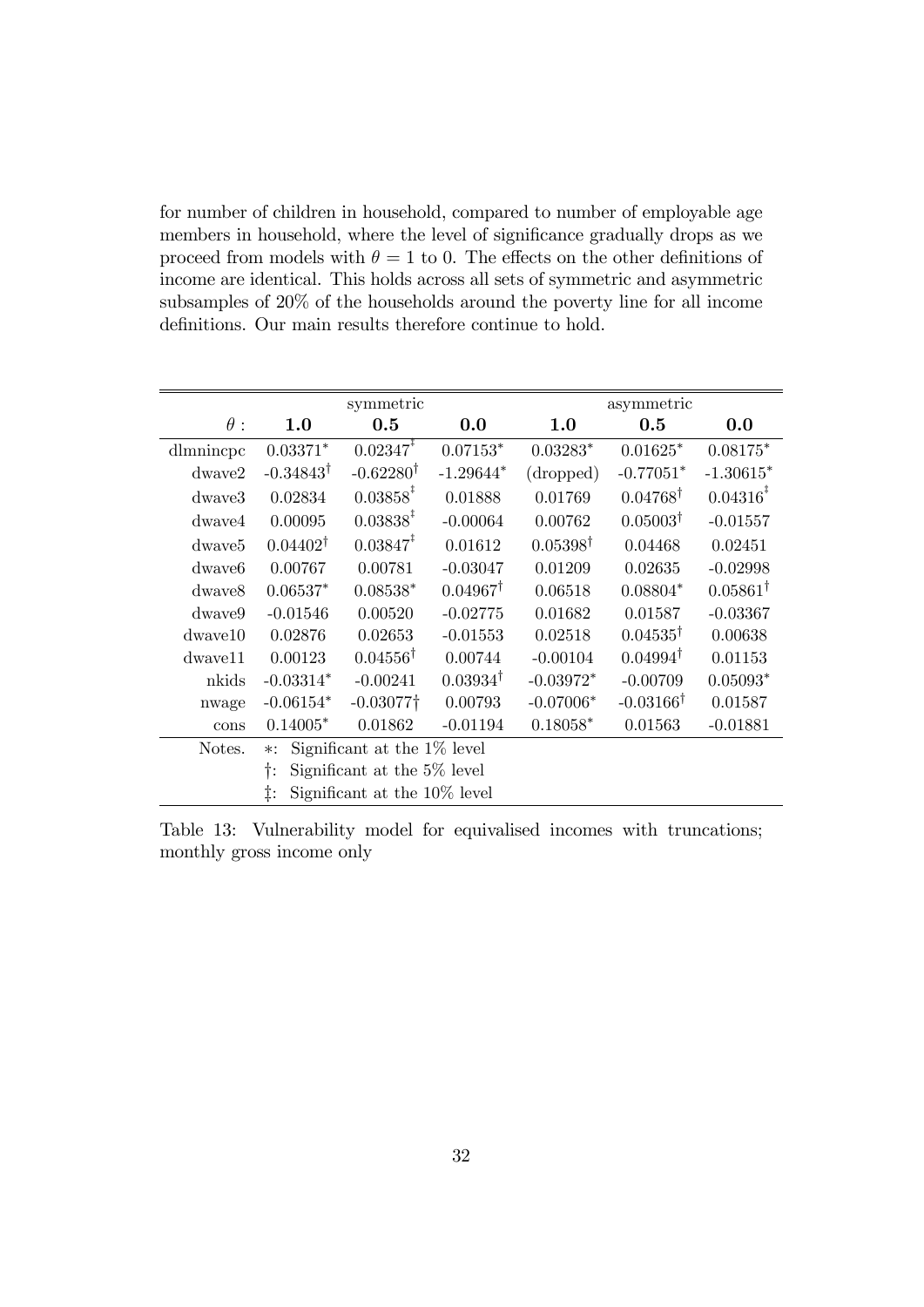|                    | symmetric                                |                         |                          | asymmetric              |                         |                      |  |
|--------------------|------------------------------------------|-------------------------|--------------------------|-------------------------|-------------------------|----------------------|--|
| $\theta$ :         | 1.0                                      | 0.5                     | 0.0                      | 1.0                     | 0.5                     | 0.0                  |  |
| dlhhnetipc         | $0.01192*$                               | 0.00543                 | 0.00397                  | $0.01083$ <sup>T</sup>  | 0.00167                 | 0.00056              |  |
| $d$ wave $2$       | $-0.97764*$                              | (dropped)               | (dropped)                | $-0.81992*$             | $-0.68410$ <sup>T</sup> | $-0.69181^{\dagger}$ |  |
| $d$ wave $3$       | $0.03843^*$                              | 0.02481                 | 0.00810                  | $0.04042^*$             | $0.05446^{\dagger}$     | 0.02024              |  |
| $d$ waye $4$       | $-0.00240$                               | 0.01226                 | 0.02072                  | 0.00558                 | $0.03790^{1}$           | 0.01728              |  |
| dwave <sub>5</sub> | 0.02823                                  | 0.02184                 | 0.00132                  | $0.03733^{\frac{1}{4}}$ | $0.04227$ <sup>†</sup>  | $-0.00060$           |  |
| dwave <sub>6</sub> | 0.02358                                  | 0.01409                 | $-0.00438$               | 0.02027                 | 0.02419                 | $-0.01189$           |  |
| $d$ waye $8$       | $0.04642^{\dagger}$                      | $0.04876^{\dagger}$     | 0.02671                  | $0.04867$ <sup>T</sup>  | $0.05962*$              | 0.02448              |  |
| dwaye9             | 0.01429                                  | 0.01104                 | $-0.00688$               | 0.02352                 | 0.03321                 | 0.00524              |  |
| $d$ wave $10$      | $-0.00775$                               | $-0.00627$              | $-0.01460$               | $-0.00029$              | 0.03028                 | $-0.01525$           |  |
| $d$ wave $11$      | 0.01887                                  | 0.02825                 | 0.00160                  | 0.02272                 | $0.04471^{\dagger}$     | 0.01981              |  |
| nkids              | $-0.05420*$                              | $-0.01278$              | 0.02299                  | $-0.04579*$             | $-0.01575$              | $0.04086*$           |  |
| nwage              | $-0.07447*$                              | $-0.02027$ <sup>+</sup> | $0.03657*$               | $-0.06556*$             | $-0.01599$              | $0.04067*$           |  |
| cons               | $0.17746*$                               | $0.04579^{\ddagger}$    | $-0.04393^{\frac{1}{4}}$ | $0.16361*$              | 0.02579                 | $-0.05966^{\dagger}$ |  |
| Notes.             | Significant at the 1\% level<br>$\ast$ : |                         |                          |                         |                         |                      |  |
|                    | Significant at the 5% level              |                         |                          |                         |                         |                      |  |
|                    | Significant at the 10\% level<br>İ.      |                         |                          |                         |                         |                      |  |

Table 14: Vulnerability model for equivalised incomes with truncations; household monthly net income only